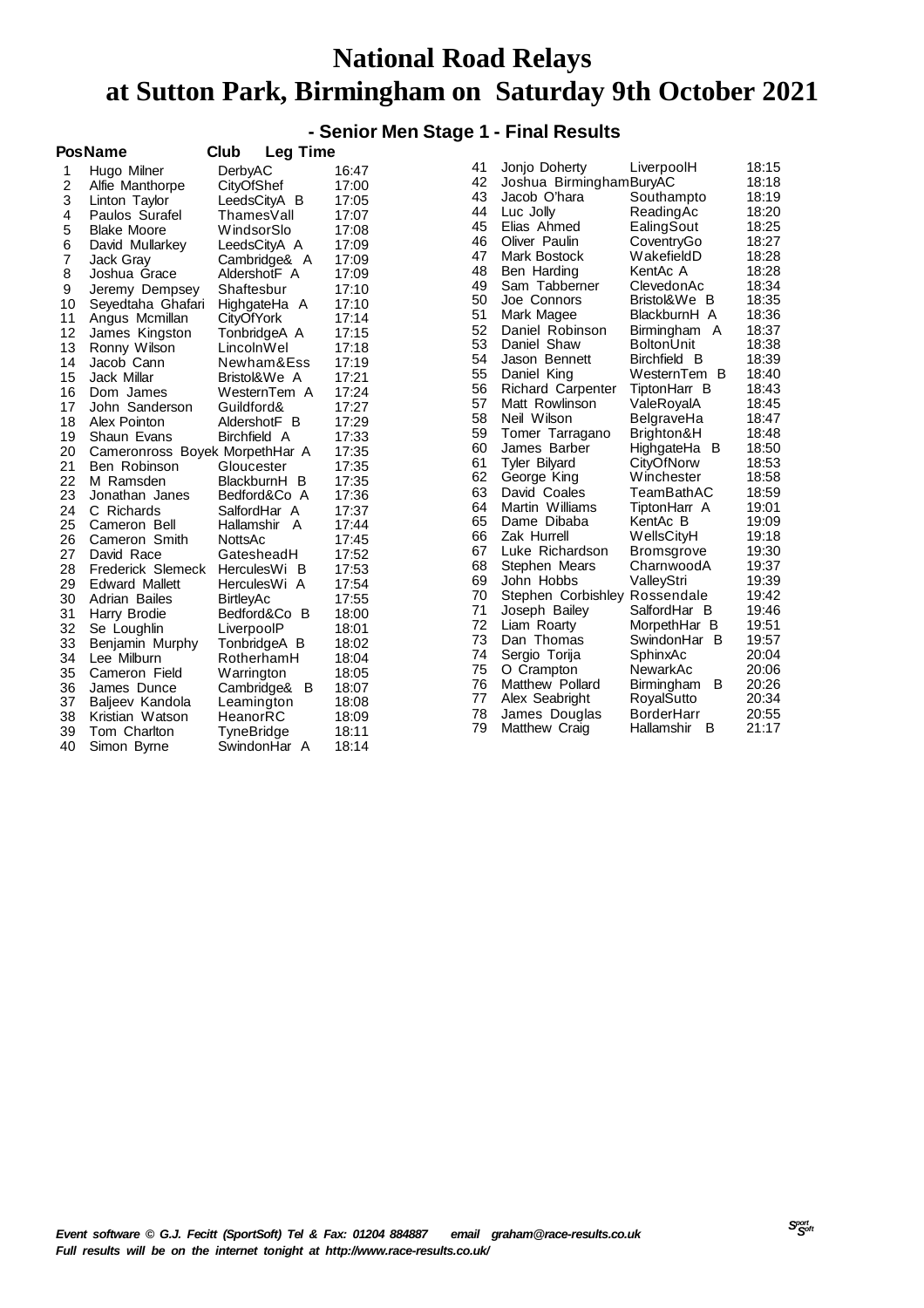**- Senior Men Stage 2 - Final Results**

|          | <b>PosName</b>                        | Club                     |                | <b>Leg Time Cum Time Gain</b> |          |                                      |                          |                |                  |        |
|----------|---------------------------------------|--------------------------|----------------|-------------------------------|----------|--------------------------------------|--------------------------|----------------|------------------|--------|
| 1        | Jake Shelley                          | Shaftesbur               | 17:14          | $34:24+$<br>8                 | 47       | Sam Flaherty                         | LiverpoolH               | 19:06          | $37:21 -$        | 6      |
| 2        | Ricky Harvie                          | AldershotF A             | 17:17          | 34:26+<br>6                   | 48       | Courtenay Chessell SwindonHar A      |                          | 19:16          | 37:30-           | 8      |
| 3        | Daniel Jarvis                         | Bedford&Co A             | 16:53          | 34:29+ 20                     | 49       | Scott Hudspith                       | CoventryGo               | 19:05          | $37:32 -$        | 3      |
| 4        | Gordon Benson                         | LeedsCityA A             | 17:21          | $34:30+$<br>2                 | 50       | Daniel Franks                        | WakefieldD               | 19:06          | 37:34-           | 3      |
| 5        | Jacob Allen                           | HighgateHa A             | 17:23          | $34:33+$<br>5                 | 51       | Tommy Taylor                         | BelgraveHa               | 18:52          | $37:39+$         | 7      |
| 6        | Will Barnicoat                        | AldershotF B             | 17:17          | 12<br>34:46+                  | 52       | Peter Brookes                        | TiptonHarr A             | 18:45          | $37:46+$         | 12     |
| 7        | Andrew Smith                          | LeedsCityA B             | 17:43          | 34:48-<br>4                   | 53       | Lewis Mcconnell                      | <b>BirtleyAc</b>         | 19:52          | 37:47-           | 23     |
| 8        | Alasdair Kinloch                      | TonbridgeA A             | 17:38          | $34:53+$<br>4                 | 54       | Lewis Greaves                        | HighgateHa B             | 19:12          | $38:02+$         | 6      |
| 9        | Alexander Melloy                      | Cambridge& A             | 17:51          | 2<br>35:00-                   | 55       | Dominic Smith                        | Birchfield B             | 19:25          | $38:04 -$        | 1      |
| 10       | Daniel Brookling                      | WindsorSlo               | 18:05          | 5<br>35:13-                   | 56       | Robert Sesemann                      | KentAc B                 | 19:02          | $38:11+$         | 9      |
| 11       | Shane Robinson                        | LincolnWel               | 17:56          | 2<br>35:14+                   | 57       | Aaron Pritchard                      | TeamBathAC               | 19:13          | $38:12+$         | 6      |
| 12       | Josh Moody                            | Bristol&We A             | 17:54          | $35:15+$<br>3                 | 58       | Tom Radley                           | WesternTem B             | 19:33          | $38:13-$         | 3      |
| 13       | Freddie Hessian                       | NottsAc                  | 17:32          | $35:17+$<br>13                | 59       | Joseph Buckley                       | Warrington               | 20:10          | 38:15-           | 24     |
| 14       | Jamie Hall                            | Hallamshir A             | 17:36          | 35:20+<br>11                  | 60       | Gary Crush                           | CityOfNorw               | 19:25          | $38:18+$         | 1      |
| 15       | Marc Brown                            | SalfordHar A             | 17:46          | $35:23+$<br>9                 | 61       | Andy Salmon                          | Bristol&We B             | 19:44          | $38:19 -$        | 11     |
| 16       | Joe Armstrong                         | MorpethHar A             | 17:51          | $35:26+$<br>$\overline{4}$    | 62       | James Hunter                         | Leamington               | 20:12          | 38:20-           | 25     |
| 17       | J Davies                              | DerbyAC                  | 18:40          | $35:27-$<br>16                | 63       | Jordan Evans                         | Gloucester               | 20:47          | $38:22-$         | 42     |
| 18       | Tom Jervis                            | HerculesWi A             | 17:34          | 35:28+<br>11                  | 64       | Daniel Lewis                         | TiptonHarr B             | 19:46          | 38:29-           | 8      |
| 19       | Charlie Jones                         | WesternTem A             | 18:06          | 35:30-<br>3                   | 65       | Steve Wood                           | ClevedonAc               | 19:59          | $38:33-$         | 16     |
| 20       | Alex Tovey                            | Birchfield A             | 18:01          | 35:34-<br>1                   | 66       | Joseph Moores                        | SalfordHar B             | 18:49          | $38:35+$         | 5      |
| 21       | Carl Smith                            | <b>TyneBridge</b>        | 17:31          | $35:42+$<br>-18               | 67<br>68 | Matthew Lusby                        | <b>WellsCityH</b>        | 19:31<br>19:39 | 38:49-<br>39:09- | 1<br>1 |
| 22       | <b>Matthew Fuller</b>                 | CityOfShef               | 18:46          | 35:46-<br>20                  | 69       | Mark Appleton                        | <b>Bromsgrove</b>        |                | $39:24+$         | 1      |
| 23       | Joesph O'brien                        | CityOfYork               | 18:36          | 12<br>35:50-                  | 70       | Jonathan Cleaver                     | Rossendale<br>BorderHarr | 19:42          | $39:25+$         | 8      |
| 24       | James Share                           | Guildford&               | 18:24          | $35:51 -$<br>7<br>21          | 71       | Robin Regan<br>Mark Couldwell        | CharnwoodA               | 18:30<br>19:50 | $39:27 -$        | 3      |
| 25       | Niki Faulkner                         | ThamesVall               | 18:44          | $35:51-$                      | 72       | Rav Panesar                          | ValleyStri               | 19:52          | $39:31 -$        | 3      |
| 26<br>27 | C Rainsford                           | HeanorRC                 | 17:52<br>17:58 | $36:01+ 12$<br>$36:05+$<br>9  | 73       | Mark Ince                            | Birmingham<br>B          | 19:50          | 40:16+           | 3      |
| 28       | Nicolas Harhalakis                    | Cambridge& B             | 18:05          | $36:06+$<br>4                 | 74       | Ben Lines                            | SwindonHar B             | 20:21          | 40:18-           | 1      |
| 29       | Joseph Niven<br><b>Elliott Smales</b> | LiverpoolP<br>RotherhamH | 18:08          | 5<br>36:12+                   | 75       | Keiron Sexton                        | Hallamshir<br>B          | 19:24          | $40:41+$         | 4      |
| 30       | Stephen Strange                       | TonbridgeA B             | 18:14          | 3<br>36:16+                   | 76       | Pawel Langer                         | SphinxAc                 | 21:10          | $41:14 -$        | 2      |
| 31       | Alexander Alston                      | Bedford&Co B             | 18:20          | 36:20<br>0                    | 77       | Christopher Elmer                    | NewarkAc                 | 21:13          | 41:19-           | 2      |
| 32       | Peter Hart                            | Southampto               | 18:02          | $36:21+$<br>11                | 78       | Andy Bradley                         | RoyalSutto               | 21:45          | 42:19-           | 1      |
| 33       | Henry Brocklehurst                    | Birmingham A             | 17:49          | 36:26+ 19                     |          | <b>Fastest runners over stage 2:</b> |                          |                |                  |        |
| 34       | Stuart Mccallum                       | Winchester               | 17:33          | 36:31+ 28                     |          |                                      |                          |                |                  |        |
| 35       | Jonothan Kay                          | BoltonUnit               | 18:00          | 36:38+<br>-18                 |          | 1 Daniel Jarvis                      | Bedford&Co A             | 16:53          |                  |        |
| 36       | Jackson Creegan                       | HerculesWi B             | 18:46          | 36:39-<br>8                   |          | 2 Jake Shelley                       | Shaftesbur               | 17:14          |                  |        |
| 37       | Isaac Farnworth                       | ReadingAc                | 18:21          | $\overline{7}$<br>36:41+      |          | 3 Will Barnicoat                     | AldershotF B             | 17:17          |                  |        |
| 38       | Mohamed Hashi                         | EalingSout               | 18:17          | 7<br>36:42+                   |          | 4 Ricky Harvie                       | AldershotF A             | 17:17          |                  |        |
| 39       | Robert Warner                         | BlackburnH A             | 18:07          | 12<br>36:43+                  |          | 5 Gordon Benson                      | LeedsCityA A             | 17:21          |                  |        |
| 40       | Sean Fitzpatrick                      | KentAc A                 | 18:18          | 8<br>36:46+                   |          | 6 Jacob Allen                        | HighgateHa A             | 17:23          |                  |        |
| 41       | William Cork                          | Brighton&H               | 18:04          | 36:52+<br>18                  |          | 7 Carl Smith                         | TyneBridge               | 17:31          |                  |        |
| 42       | Lucas Sutherland                      | GatesheadH               | 19:02          | 36:54-<br>15                  |          | 8 Freddie Hessian                    | <b>NottsAc</b>           | 17:32          |                  |        |
| 43       | Benjamin Coop                         | <b>BuryAC</b>            | 18:38          | 36:56-<br>1                   |          |                                      |                          |                |                  |        |
| 44       | Andrew Miles                          | ValeRoyalA               | 18:17          | 13<br>37:02+                  |          | 9 Stuart Mccallum                    | Winchester               | 17:33          |                  |        |
| 45       | Frank O'brien                         | Newham&Ess               | 19:52          | 37:11-<br>31                  |          | 10 Tom Jervis                        | HerculesWi A             | 17:34          |                  |        |
| 46       | Stephen Walter                        | BlackburnH B             | 19:40          | 24<br>37:15-                  |          |                                      |                          |                |                  |        |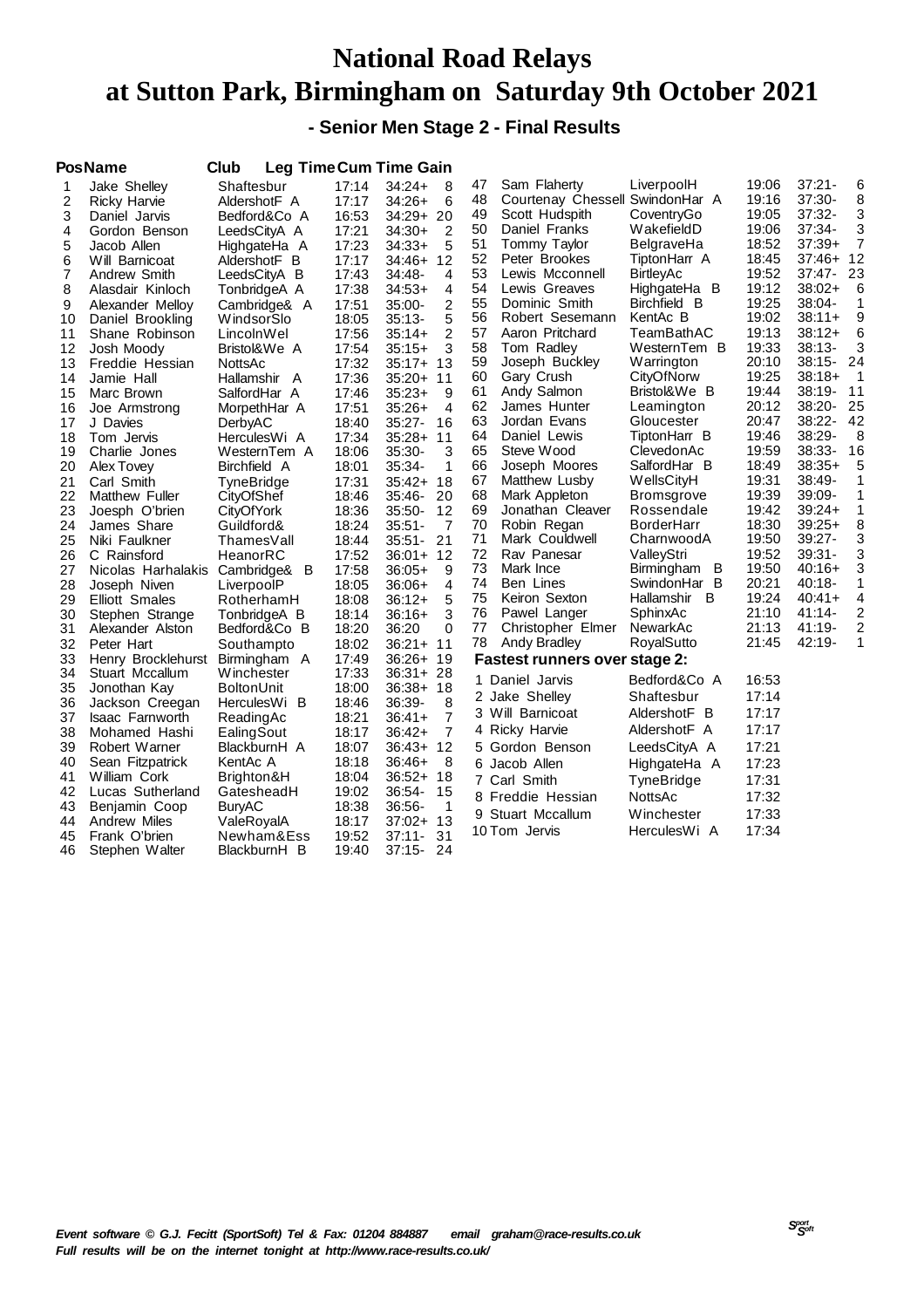#### **- Senior Men Stage 3 - Final Results**

**PosName Club Leg TimeCum Time Gain**

| נט ו           |                                | டசு<br>סווווי     | um    | ט טוווי   |                |    |                                      |                   |       |            |                |
|----------------|--------------------------------|-------------------|-------|-----------|----------------|----|--------------------------------------|-------------------|-------|------------|----------------|
| 1              | Ben Bradley                    | AldershotF A      | 17:14 | $51:40+$  | 1              | 47 | Seweryn Czapka                       | EalingSout        | 20:04 | 56:46-     | 9              |
| 2              | Dylan Evans                    | Shaftesbur        | 17:18 | $51:42-$  | 1              | 48 | Robert Meredith                      | TiptonHarr A      | 19:04 | $56:50+$   | 4              |
| 3              | Robel Bahelbi                  | HighgateHa A      | 17:43 | $52:16+$  | 2              | 49 | Tim Smales                           | <b>Winchester</b> | 20:27 | 56:58-     | 15             |
| 4              | Matthew Bray                   | Bedford&Co A      | 17:48 | $52:17-$  | 1              | 50 | David Dawson                         | GatesheadH        | 20:10 | 57:04-     | 8              |
| 5              | John Beattie                   | LeedsCityA A      | 17:50 | $52:20-$  | 1              | 51 | Daniel Swain                         | Birchfield B      | 19:04 | $57:08+$   | 4              |
| 6              | Alex Howard                    | TonbridgeA A      | 17:40 | $52:33+$  | 2              | 52 | Chris Stanford                       | Warrington        | 18:57 | $57:12+$   | $\overline{7}$ |
| $\overline{7}$ | Luke Prior                     | AldershotF B      | 17:49 | $52:35-$  | 1              | 53 | James Price                          | CityOfNorw        | 19:09 | $57:27+$   | $\overline{7}$ |
| 8              | Escalantephillips              | Cambridge& A      | 17:44 | $52:44+$  | 1              | 54 | David Rigby                          | SalfordHar B      | 19:03 | $57:38+$   | 12             |
| 9              | George Rudman                  | MorpethHar A      | 17:37 | $53:03+$  | $\overline{7}$ | 55 | Russell Ashford                      | HighgateHa B      | 19:40 | 57:42-     | 1              |
| 10             | <b>Felix Mcgrath</b>           | Bristol&We A      | 17:54 | $53:09+$  | 2              | 56 | George Russell                       | KentAc B          | 19:46 | 57:57      | $\mathbf 0$    |
| 11             | Andrew Coleymaud               | Guildford&        | 17:19 | $53:10+$  | 13             | 57 | Tom Humphries                        | BorderHarr        | 18:37 | $58:02+$   | 13             |
| 12             | Joshua Dickinson               | LeedsCityA B      | 18:25 | $53:13-$  | 5              | 58 | Adam Wilson                          | Bristol&We B      | 19:46 | $58:05+$   | 3              |
| 13             | Matthew Bowser                 | LincolnWel        | 18:04 | $53:18-$  | 2              | 59 | Dan Jones                            | TeamBathAC        | 20:00 | $58:12-$   | 2              |
| 14             | Charlie Eastaugh               | HerculesWi A      | 17:56 | $53:24+$  | 4              | 60 | Craig Buchanan                       | <b>BirtleyAc</b>  | 20:26 | $58:13-$   | 7              |
| 15             | Philip Wylie                   | WesternTem A      | 17:59 | $53:29+$  | 4              | 61 | Daniel Maydew                        | WellsCityH        | 19:25 | $58:14+$   | 6              |
| 16             | Ed Banks                       | Birchfield A      | 18:00 | $53:34+$  | 4              | 62 | Conor Wilkinson                      | <b>BuryAC</b>     | 21:24 | 58:20-     | 19             |
| 17             | Sam Hopkins                    | SalfordHar A      | 18:22 | $53:45-$  | 2              | 63 | Marc Fallows                         | WesternTem B      | 20:12 | $58:25-$   | 5              |
| 18             | Leo Cossham                    | Hallamshir A      | 18:27 | 53:47-    | 4              | 64 | Harrison Mayne                       | Bromsgrove        | 19:26 | $58:35+$   | 4              |
| 19             | Chris Mcgurk                   | NottsAc           | 18:36 | 53:53-    | 6              | 65 | Ben Burns                            | ClevedonAc        | 20:13 | 58:46      | $\mathbf 0$    |
| 20             | Aaron Hoyle                    | <b>WindsorSlo</b> | 18:42 | $53:55-$  | 10             | 66 | Callum Gaunt                         | WakefieldD        | 21:17 | $58:51 -$  | 16             |
| 21             | Christopher Thomas Thames Vall |                   | 18:13 | $54:04+$  | 4              | 67 | Chris Law                            | Hallamshir B      | 18:26 | $59:07+$   | 8              |
| 22             | Alexander Teuten               | Southampto        | 17:46 | $54:07+$  | 10             | 68 | Tom Thomas                           | ValleyStri        | 19:50 | $59:21+$   | 4              |
| 23             | <b>Elliott Morton</b>          | RotherhamH        | 17:58 | $54:10+$  | 6              | 69 | A Colestonshields                    | CharnwoodA        | 19:59 | $59:26+$   | $\overline{2}$ |
| 24             | Joe Rainsford                  | HeanorRC          | 18:19 | $54:20+$  | 2              | 70 | Jeremy Mower                         | Gloucester        | 21:11 | 59:33-     | $\overline{7}$ |
| 25             | Adam Peacock                   | Birmingham<br>A   | 17:58 | $54:24+$  | 8              | 71 | Michael Banks                        | TiptonHarr B      | 21:07 | 59:36-     | 7              |
| 26             | James Minter                   | Bedford&Co<br>B   | 18:11 | $54:31+$  | 5              | 72 | Robert Webb                          | Rossendale        | 20:34 | 59:58-     | 3              |
| 27             | William Newcombe Cambridge& B  |                   | 18:28 | 54:33     | 0              | 73 | Jan Bailey                           | NewarkAc          | 19:14 | $1:00:33+$ | 4              |
| 28             | Ryan Holt                      | TyneBridge        | 18:52 | 54:34-    | 7              | 74 | Abayomi Adedimeji                    | B<br>Birmingham   | 20:36 | $1:00:52-$ | 1              |
| 29             | David Devine                   | LiverpoolH        | 17:36 | $54:57+$  | 18             | 75 | Simon Dill                           | SwindonHar B      | 20:41 | 1:00:59-   | 1              |
| 30             | S Gebreselassie                | BelgraveHa        | 17:24 | $55:03+$  | 21             | 76 | Sam Palmer                           | SphinxAc          | 21:13 | 1:02:27    | 0              |
| 31             | James Meader                   | DerbyAC           | 19:37 | 55:04-    | 14             | 77 | Nicolas Blunt                        | RoyalSutto        | 22:24 | $1:04:43+$ | 1              |
| 32             | Joe Croft                      | HerculesWi B      | 18:27 | $55:06+$  | 4              |    | <b>Fastest runners over stage 3:</b> |                   |       |            |                |
| 33             | C Busaileh                     | KentAc A          | 18:30 | $55:16+$  | 7              |    | 1 Ben Bradley                        | AldershotF A      | 17:14 |            |                |
| 34             | <b>Matthew Dubery</b>          | TonbridgeA B      | 19:02 | $55:18-$  | 4              |    | 2 Dylan Evans                        | Shaftesbur        | 17:18 |            |                |
| 35             | Nicholas Dickinson             | CityOfYork        | 19:33 | $55:23-$  | 12             |    |                                      |                   |       |            |                |
| 36             | L Fairclough                   | BlackburnH A      | 18:42 | $55:25+$  | 3              |    | 3 Andrew Coleymaud                   | Guildford&        | 17:19 |            |                |
| 37             | James Rennie                   | ReadingAc         | 18:56 | 55:37     | 0              |    | 4 S Gebreselassie                    | BelgraveHa        | 17:24 |            |                |
| 38             | Raif Serif                     | ValeRoyalA        | 18:40 | $55:42+$  | 6              |    | 5 David Devine                       | LiverpoolH        | 17:36 |            |                |
| 39             | Chris Maher                    | LiverpoolP        | 19:40 | 55:46-    | 11             |    | 6 George Rudman                      | MorpethHar A      | 17:37 |            |                |
| 40             | James Turner                   | Brighton&H        | 18:55 | $55:47+$  | 1              |    | 7 Alex Howard                        | TonbridgeA A      | 17:40 |            |                |
| 41             | Martin Reid                    | <b>BoltonUnit</b> | 19:33 | $56:11 -$ | 6              |    | 8 Robel Bahelbi                      | HighgateHa A      | 17:43 |            |                |
| 42             | Callum Hanlon                  | Leamington        | 17:55 | $56:15+$  | 20             |    | 9 Escalantephillips                  | Cambridge& A      | 17:44 |            |                |
| 43             | Olivier Heaslip                | Newham&Ess        | 19:06 | $56:17+$  | 2              |    | 10 Alexander Teuten                  | Southampto        | 17:46 |            |                |
| 44             | Luke Byrne                     | SwindonHar A      | 18:53 | $56:23+$  | 4              |    |                                      |                   |       |            |                |
| 45             | M Mohamed                      | CoventryGo        | 19:00 | $56:32+$  | 4              |    |                                      |                   |       |            |                |
| 46             | Ben Makin                      | BlackburnH B      | 19:25 | 56:40     | 0              |    |                                      |                   |       |            |                |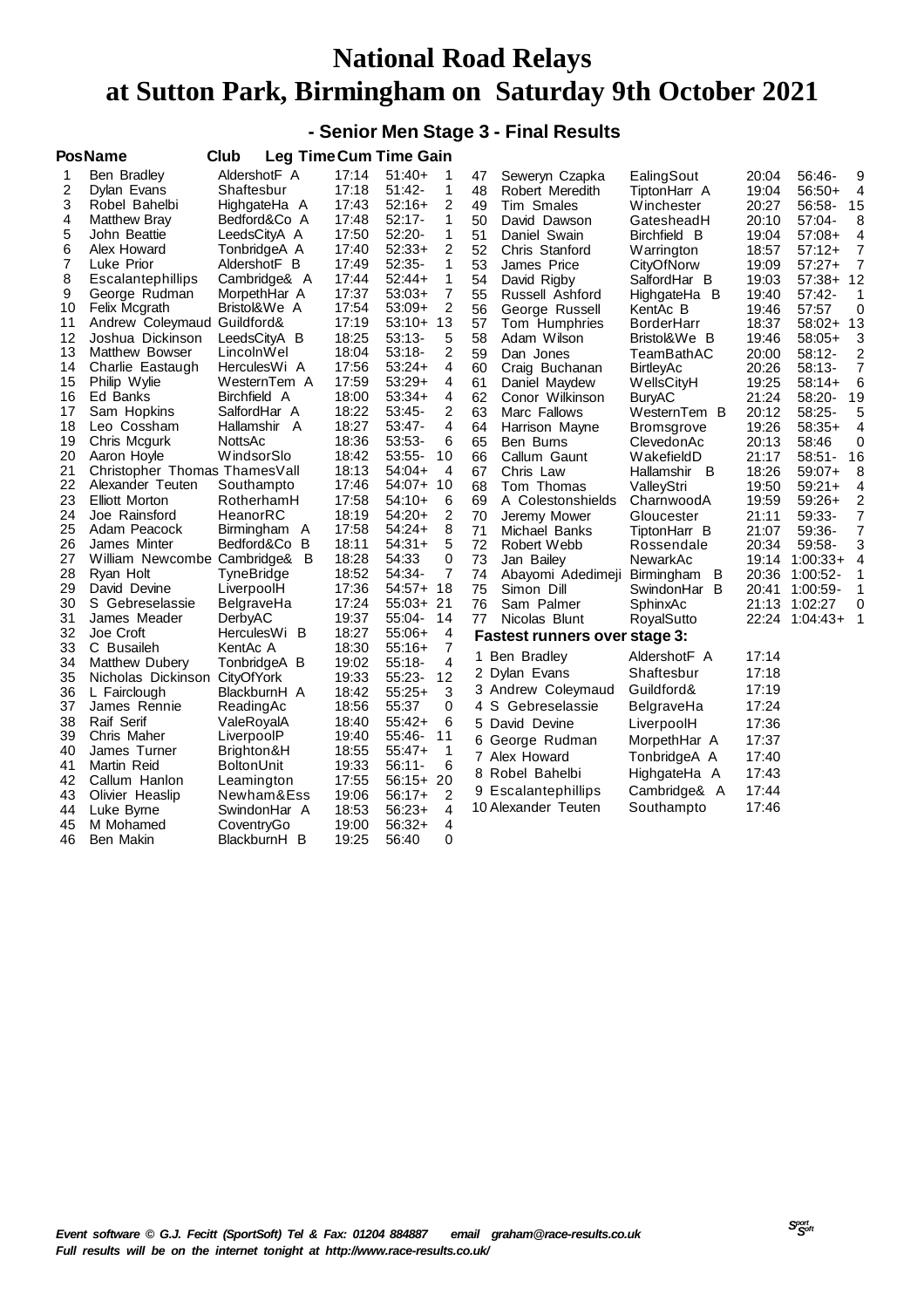### **- Senior Men Stage 4 - Final Results**

|          | <b>PosName</b>                  | Club                     |                | Leg Time Cum Time Gain           |    |                                      |                   |       |                   |                         |
|----------|---------------------------------|--------------------------|----------------|----------------------------------|----|--------------------------------------|-------------------|-------|-------------------|-------------------------|
| 1        | Adam Clarke                     | AldershotF A             |                | 17:03 1:08:43<br>0               | 46 | David Mills                          | Winchester        |       | 19:30 1:16:28+    | $\overline{\mathbf{3}}$ |
| 2        | Liam Dee                        | Shaftesbur               |                | 0<br>17:09 1:08:51               | 47 | <b>Henry Morton</b>                  | Leamington        |       | 20:27 1:16:42-    | 5                       |
| 3        | <b>Emile Cairess</b>            | LeedsCityA A             | 16:46          | 2<br>1:09:06+                    | 48 | Ryan Bradshaw                        | BlackburnH B      |       | 20:03 1:16:43-    | 2                       |
| 4        | Peter Chambers                  | HighgateHa A             |                | 1<br>17:47 1:10:03-              | 49 | Joseph Heathcock                     | Birchfield B      | 19:36 | $1:16:44+2$       |                         |
| 5        | Matthew Bergin                  | Bedford&Co A             |                | 1<br>17:48 1:10:05-              | 50 | Jake Dickinson                       | LiverpoolP        | 21:09 | 1:16:55-11        |                         |
| 6        | Jamie Goodge                    | TonbridgeA A             | 17:39          | 0<br>1:10:12                     | 51 | Owain Jones                          | Bristol&We B      | 18:51 | 1:16:56+          | - 7                     |
| 7        | Finn Brodie                     | MorpethHar A             | 17:21          | 2<br>$1:10:24+$                  | 52 | Joe Mulhall                          | GatesheadH        |       | 20:16 1:17:20-    | 2                       |
| 8        | Kadar Omar                      | Birchfield A             | 16:58          | 8<br>$1:10:32+$                  | 53 | Mikey Dan                            | HighgateHa B      |       | 19:40 1:17:22+    | $\overline{2}$          |
| 9        | J Woodcockshaw                  | LeedsCityA B             |                | 17:52 1:11:05+<br>3              | 54 | <b>Billy Mccartney</b>               | SalfordHar B      | 19:48 | 1:17:26           | 0                       |
| 10       | Oliver Newman                   | Cambridge& A             | 18:36          | 2<br>1:11:20-                    | 55 | William Tomlinson                    | BoltonUnit        |       | 21:17 1:17:28- 14 |                         |
| 11       | Woody Jerome                    | AldershotF B             | 18:48          | 1:11:23-<br>4                    | 56 | Anthony Johnson                      | KentAc B          |       | 19:32 1:17:29     | 0                       |
| 12       | Zakariya Mahamed                | Southampto               |                | 17:20 1:11:27+10                 | 57 | Gareth Melvin                        | <b>BorderHarr</b> |       | 19:54 1:17:56     | 0                       |
| 13       | <b>Ben Price</b>                | WesternTem A             | 18:03          | $1:11:32+$<br>2                  | 58 | Dylan Dukes                          | WellsCityH        | 19:46 | $1:18:00+$        | 3                       |
| 14       | Daniel Wallis                   | Guildford&               | 18:23          | 1:11:33-<br>3                    | 59 | <b>Elliott Avis</b>                  | TeamBathAC        |       | 19:53 1:18:05     | 0                       |
| 15       | Oliver Barbaresi                | ThamesVall               |                | $17:37$ $1:11:41+$<br>6          | 60 | Ty Adkins                            | <b>Bromsgrove</b> |       | 20:02 1:18:37+    | 4                       |
| 16       | Benedict Westhenry Bristol&We A |                          | 18:34          | 1:11:43-<br>6                    | 61 | Gregory Poulton                      | <b>BirtleyAc</b>  |       | 20:32 1:18:45-    | 1                       |
| 17       | James Mccrae                    | Hallamshir A             |                | 17:57 1:11:44+<br>1              | 62 | Mike Hughes                          | WesternTem B      |       | 20:33 1:18:58+    | 1                       |
| 18       | George Mallett                  | HerculesWi A             | 18:21          | $1:11:45-$<br>4                  | 63 | Jack Richardson                      | ClevedonAc        |       | 20:22 1:19:08+    | 2                       |
| 19       | Karl Darcy                      | SalfordHar A             | 18:11          | 2<br>$1:11:56-$                  | 64 | Dylan Stevens                        | Hallamshir B      | 20:40 | 1:19:47+          | 3                       |
| 20       | Patrick Townsend                | NottsAc                  | 18:22          | $1:12:15$ -<br>1                 | 65 | Spencer Newport                      | CharnwoodA        |       | 20:22 1:19:48+    | 4                       |
| 21       | Liam Stone                      | WindsorSlo               | 18:48          | 1<br>$1:12:43-$                  | 66 | Callum Gaunt                         | <b>BuryAC</b>     |       | 21:34 1:19:54-    | 4                       |
| 22       | Jake Richardson                 | Bedford&Co B             |                | 18:19 1:12:50+<br>$\overline{4}$ | 67 | Ethan Compton                        | TiptonHarr B      | 20:31 | $1:20:07+$        | $\overline{4}$          |
| 23       | Ben Fish                        | BlackburnH A             | 17:38          | $1:13:03+13$                     | 68 | Robert Howard                        | ValleyStri        |       | 20:55 1:20:16     | 0                       |
| 24       | Andrew Penney                   | HerculesWi B             | 17:58          | 8<br>$1:13:04+$                  | 69 | Samuel Langley                       | WakefieldD        |       | 21:52 1:20:43-    | 3                       |
| 25       | Michael Bartram                 | Cambridge& B             |                | 18:34 1:13:07+<br>2              | 70 | Simon Roberts                        | NewarkAc          |       | 20:19 1:20:52+    | 3                       |
| 26       | Gareth Sampson                  | RotherhamH               |                | 3<br>19:10 1:13:20-              | 71 | <b>Finlay Hawkins</b>                | Gloucester        |       | 21:28 1:21:01-    | 1                       |
| 27       | Owen Hind                       | KentAc A                 |                | 18:08 1:13:24+<br>6              | 72 | M Harrisontosatto                    | SwindonHar B      |       | 20:05 1:21:04+    | 3                       |
| 28       | Ben Draper                      | DerbyAC                  | 18:42          | 3<br>1:13:46+                    | 73 | Lewis Carr                           | В<br>Birmingham   |       | 20:23 1:21:15+    | 1                       |
| 29       | Daniel Shepherd                 | Birmingham A             | 19:32          | 1:13:56-<br>4                    | 74 | Michael Corbishley                   | Rossendale        |       | 22:19 1:22:17-    | 2                       |
| 30       | Ethan Dunn                      | LiverpoolH               |                | 1<br>19:16 1:14:13-<br>3         | 75 | Jack Edwards                         | SphinxAc          |       | 21:23 1:23:50+    | -1                      |
| 31<br>32 | Jake Dorman                     | <b>TyneBridge</b>        |                | 19:44 1:14:18-<br>2<br>1:14:36-  | 76 | Paul Terleski                        | RoyalSutto        |       | 21:15 1:25:58+    | 1                       |
| 33       | Ewan Somerville<br>Aaron Doyle  | BelgraveHa<br>ValeRoyalA | 19:33<br>19:02 | 5<br>1:14:44+                    |    | <b>Fastest runners over stage 4:</b> |                   |       |                   |                         |
| 34       | Oliver Hamson                   | Brighton&H               | 18:58          | 6<br>$1:14:45+$                  |    | 1 Emile Cairess                      | LeedsCityA A      | 16:46 |                   |                         |
| 35       | Matthew Taylor                  | TonbridgeA B             |                | 19:27 1:14:45-<br>1              |    | 2 Kadar Omar                         | Birchfield A      | 16:58 |                   |                         |
| 36       | Tommy Shaw                      | CityOfYork               | 19:33          | 1:14:56-<br>1                    |    | 3 Adam Clarke                        | AldershotF A      | 17:03 |                   |                         |
| 37       | Mark Booth                      | ReadingAc                | 19:28          | 0<br>1:15:05                     |    | 4 Liam Dee                           | Shaftesbur        | 17:09 |                   |                         |
| 38       | John Gordon                     | Newham&Ess               | 18:50          | 5<br>1:15:07+                    |    | 5 Zakariya Mahamed                   |                   | 17:20 |                   |                         |
| 39       | Brandon Quinton                 | Warrington               | 18:11          | $1:15:23+13$                     |    |                                      | Southampto        |       |                   |                         |
| 40       | Jonathan Carter                 | TiptonHarr A             | 18:35          | $1:15:25+$<br>8                  |    | 6 Finn Brodie                        | MorpethHar A      | 17:21 |                   |                         |
| 41       | Pierce Clisham                  | CoventryGo               | 19:09          | $1:15:41+$<br>4                  |    | 7 Oliver Barbaresi                   | ThamesVall        | 17:37 |                   |                         |
| 42       | <b>Isaac Mould</b>              | SwindonHar A             | 19:30          | $\overline{2}$<br>$1:15:53+$     |    | 8 Ben Fish                           | BlackburnH A      | 17:38 |                   |                         |
| 43       | Ethan Rowley                    | HeanorRC                 |                | 22:02 1:16:22- 19                |    | 9 Jamie Goodge                       | TonbridgeA A      | 17:39 |                   |                         |
| 44       | Chris Mason                     | EalingSout               | 19:37          | 3<br>$1:16:23+$                  |    | 10 Peter Chambers                    | HighgateHa A      | 17:47 |                   |                         |
| 45       | Luke Alden                      | CityOfNorw               |                | 18:58 1:16:25+<br>-8             |    |                                      |                   |       |                   |                         |
|          |                                 |                          |                |                                  |    |                                      |                   |       |                   |                         |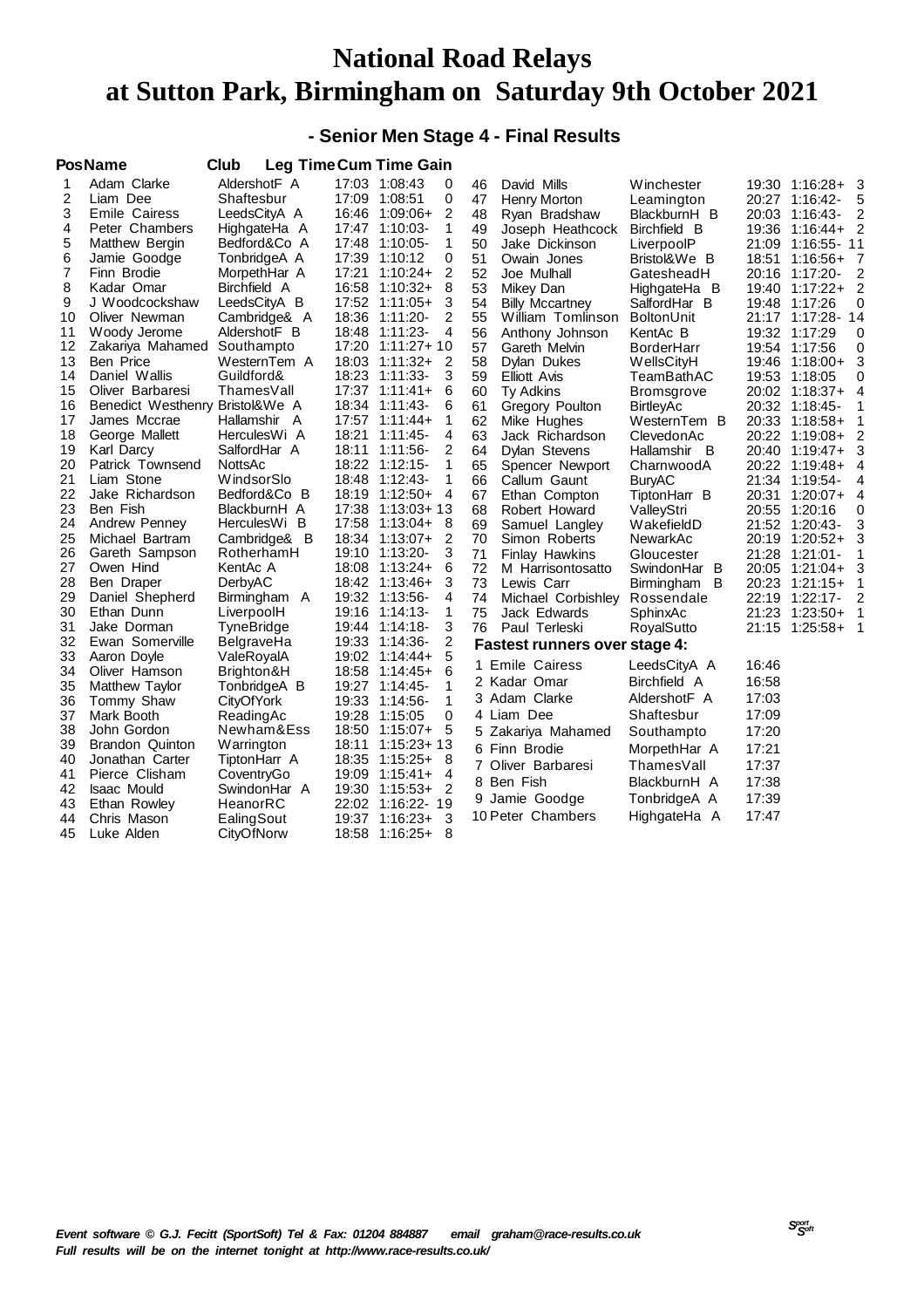### **- Senior Men Stage 5 - Final Results**

|                                                                                                                                           | <b>PosName</b>                                                                                                                                                                                                                                                                                                                                                                                                                                             | Club                                                                                                                                                                                                                                                                                                                                                                                      | <b>Leg Time Cum Time Gain</b>                                                                                                                                                                                                                                                                                                                                                                                                                                                                                                                                                                                      | 48<br>Ben Thompson                                                                                                                                                                                                                                                                                                                                                                                                                                                                                                                                                                                                                                          | CityOfYork                                                                                                                                                                                                                                                                                                                                                                                   | 21:55<br>1:36:51-12                                                                                                                                                                                                                                                                                                                                                                                                                                                                                                                                                                                                                                                                                                                                |
|-------------------------------------------------------------------------------------------------------------------------------------------|------------------------------------------------------------------------------------------------------------------------------------------------------------------------------------------------------------------------------------------------------------------------------------------------------------------------------------------------------------------------------------------------------------------------------------------------------------|-------------------------------------------------------------------------------------------------------------------------------------------------------------------------------------------------------------------------------------------------------------------------------------------------------------------------------------------------------------------------------------------|--------------------------------------------------------------------------------------------------------------------------------------------------------------------------------------------------------------------------------------------------------------------------------------------------------------------------------------------------------------------------------------------------------------------------------------------------------------------------------------------------------------------------------------------------------------------------------------------------------------------|-------------------------------------------------------------------------------------------------------------------------------------------------------------------------------------------------------------------------------------------------------------------------------------------------------------------------------------------------------------------------------------------------------------------------------------------------------------------------------------------------------------------------------------------------------------------------------------------------------------------------------------------------------------|----------------------------------------------------------------------------------------------------------------------------------------------------------------------------------------------------------------------------------------------------------------------------------------------------------------------------------------------------------------------------------------------|----------------------------------------------------------------------------------------------------------------------------------------------------------------------------------------------------------------------------------------------------------------------------------------------------------------------------------------------------------------------------------------------------------------------------------------------------------------------------------------------------------------------------------------------------------------------------------------------------------------------------------------------------------------------------------------------------------------------------------------------------|
| 1<br>2<br>3<br>4<br>5<br>6<br>7<br>8<br>9<br>10<br>11<br>12<br>13<br>14<br>15<br>16<br>17<br>18<br>19<br>20<br>21<br>22<br>23<br>24<br>25 | Ellis Cross<br>Matthew Grieve<br>Mark Pearce<br>Jack Goodwin<br>Corey De'ath<br>Alexander Lepretre<br>Will Richardson<br>George Lowry<br>Alexander Bellew<br>Jonathan Cornish<br>Thomas Keen<br><b>Connor Milnes</b><br>Alastair Watson<br>Daniel Bradford<br>Jack Bancroft<br><b>Matthew Merrick</b><br>Chris Livesey<br>Harry Boyd<br>Henry James<br>Oliver Newton<br>Tim Raynes<br>Alex Robinson<br>John Eves<br>Tom Chandler<br><b>Russell Bentley</b> | AldershotF A<br>LeedsCityA A<br>Shaftesbur<br>Bedford&Co A<br>TonbridgeA A<br>HighgateHa A<br>Birchfield A<br>MorpethHar A<br>LeedsCityA B<br>HerculesWi A<br>Cambridge& A<br>Hallamshir A<br>NottsAc<br>Southampto<br>Bristol&We A<br>AldershotF B<br>SalfordHar A<br>Guildford&<br>WesternTem A<br>ThamesVall<br>BlackburnH A<br>HerculesWi B<br>Bedford&Co B<br>WindsorSlo<br>KentAc A | 17:28 1:26:11<br>0<br>17:39 1:26:45+<br>1<br>17:57 1:26:48-<br>1<br>17:14 1:27:19+<br>1<br>17:21 1:27:33+<br>1<br>2<br>17:35<br>1:27:38-<br>17:17 1:27:49+<br>1<br>18:03<br>1:28:27-<br>1<br>18:18 1:29:23<br>0<br>17:42 1:29:27+<br>8<br>18:14 1:29:34-<br>1<br>17:52 1:29:36+<br>5<br>17:23 1:29:38+<br>7<br>18:15 1:29:42-<br>2<br>18:00 1:29:43+<br>1<br>5<br>18:35 1:29:58-<br>18:03 1:29:59+<br>2<br>18:43 1:30:16-<br>4<br>18:57 1:30:29-<br>6<br>18:59<br>5<br>1:30:40-<br>$\overline{2}$<br>17:52 1:30:55+<br>17:53 1:30:57+<br>2<br>19:10 1:32:00-<br>1<br>19:25 1:32:08-<br>3<br>18:46<br>1:32:10+<br>2 | Sam Sommerville<br>49<br>50<br>Andres Chau<br>51<br>Chris Hepworth<br>52<br>Ross Purcell<br>53<br>Matt Wells<br>54<br>Robert Laing<br>55<br>Pierre Lemarquer<br>56<br>Chris Melling<br>57<br><b>Blain Rooney</b><br>58<br>Luke Carroll<br>59<br>David Lewis<br>60<br>Wayne Watkins<br>61<br>Nigel Simpson<br>62<br>Jack Griffiths<br>63<br>William Leggatt<br>64<br>Jordan Brophy<br>65<br>Mark Williams<br>66<br>Darren Perry<br>67<br>Matthew Woodward SwindonHar B<br>68<br><b>Peter Edwards</b><br>69<br>Daniel Wheat<br>70<br>Daniel Fisher<br>71<br><b>Stewart Knowles</b><br>72<br>Owen Parry<br>73<br>Benjamin Kirkman<br>74<br><b>Matthew Eyre</b> | WellsCityH<br>HighgateHa B<br>EalingSout<br>GatesheadH<br>TeamBathAC<br>KentAc B<br>Leamington<br>LiverpoolP<br><b>BorderHarr</b><br>WesternTem B<br>Hallamshir B<br><b>Bromsgrove</b><br><b>BirtleyAc</b><br><b>BuryAC</b><br>CharnwoodA<br><b>BoltonUnit</b><br>ClevedonAc<br>TiptonHarr B<br>HeanorRC<br>NewarkAc<br>ValleyStri<br>WakefieldD<br>Gloucester<br>Rossendale<br>Birmingham B | 18:57<br>$1:36:57+$<br>- 9<br>3<br>19:46<br>$1:37:08+$<br>20:56<br>$1:37:19-$<br>7<br>1:37:32<br>0<br>20:12<br>19:49<br>$1:37:54+$<br>6<br>2<br>20:29<br>$1:37:58+$<br>21:17 1:37:59-<br>8<br>21:07<br>1:38:02-<br>6<br>20:08<br>1:38:04<br>0<br>19:34<br>$1:38:32+$<br>$\overline{4}$<br>$1:38:52+$<br>19:05<br>5<br>20:45<br>1:39:22<br>0<br>20:38<br>1:39:23<br>0<br>19:59<br>$1:39:53+$<br>$\overline{4}$<br>20:11<br>$1:39:59+$<br>2<br>22:45<br>$1:40:13-$<br>9<br>21:05<br>$1:40:13-$<br>2<br>20:22<br>$1:40:29+$<br>1<br>19:41<br>$1:40:45+5$<br>24:50<br>1:41:12-25<br>20:26<br>$1:41:18+$<br>1<br>2<br>21:17<br>$1:41:33-$<br>21:01<br>$1:41:44-$<br>2<br>21:25<br>1:42:26-<br>1<br>20:29<br>$1:42:46+$<br>1<br>21:33<br>$1:42:48-$<br>1 |
| 26<br>27<br>28                                                                                                                            | Ben Burton<br>Jack Dakin<br>Thomas Rogerson                                                                                                                                                                                                                                                                                                                                                                                                                | RotherhamH<br>DerbyAC<br>LiverpoolH                                                                                                                                                                                                                                                                                                                                                       | 19:25 1:32:45<br>0<br>19:01<br>$1:32:47+$<br>1<br>2<br>18:37 1:32:50+                                                                                                                                                                                                                                                                                                                                                                                                                                                                                                                                              | 75<br>Roberto Ortolan<br>76<br>John Hayman                                                                                                                                                                                                                                                                                                                                                                                                                                                                                                                                                                                                                  | SphinxAc<br>RoyalSutto                                                                                                                                                                                                                                                                                                                                                                       | 1:44:31<br>20:41<br>0<br>21:27<br>0<br>1:47:25                                                                                                                                                                                                                                                                                                                                                                                                                                                                                                                                                                                                                                                                                                     |
| 29                                                                                                                                        | Nick Smallwood                                                                                                                                                                                                                                                                                                                                                                                                                                             | Cambridge& B                                                                                                                                                                                                                                                                                                                                                                              | 19:51<br>1:32:58-<br>4                                                                                                                                                                                                                                                                                                                                                                                                                                                                                                                                                                                             | <b>Fastest runners over stage 5:</b>                                                                                                                                                                                                                                                                                                                                                                                                                                                                                                                                                                                                                        |                                                                                                                                                                                                                                                                                                                                                                                              |                                                                                                                                                                                                                                                                                                                                                                                                                                                                                                                                                                                                                                                                                                                                                    |
| 30<br>31<br>32<br>33<br>34<br>35<br>36<br>37<br>38<br>39<br>40<br>41<br>42<br>43<br>44<br>45<br>46<br>47                                  | Jamie Knapp<br><b>Edward Pettitt</b><br>Harry Paton<br>John Stolberg<br>Conall Mcnally<br>Thomas Bentley<br>Chris Stockdale<br>Martin Turton<br>William Trew<br>Calum Upton<br>Aled Anderson<br>Tim Baldwin<br>Jack Wadsworth<br>Daniel Dalton<br>Michael Bereket<br>Ryan Davidson<br>Alex Jolly<br>Joshua Dutton                                                                                                                                          | Brighton&H<br>ValeRovalA<br>TonbridgeA B<br>Birmingham A<br>BelgraveHa<br>TiptonHarr A<br>TyneBridge<br>ReadingAc<br>SwindonHar A<br>Winchester<br>Bristol&We B<br>BlackburnH B<br>Warrington<br>CoventryGo<br>Newham&Ess<br>CityOfNorw<br>Birchfield B<br>SalfordHar B                                                                                                                   | 18:26 1:33:11+<br>4<br>18:34 1:33:18+<br>2<br>18:44 1:33:29+<br>3<br>19:47 1:33:43-<br>4<br>2<br>19:12 1:33:48-<br>5<br>19:35<br>1:35:00+<br>5<br>20:59<br>$1:35:17-$<br>20:19<br>0<br>1:35:24<br>19:54<br>$1:35:47+$<br>4<br>19:42<br>$1:36:10+$<br>-7<br>$19:15$ $1:36:11+11$<br>19:40<br>$1:36:23+$<br>7<br>3<br>21:02<br>$1:36:25-$<br>2<br>20:52<br>$1:36:33-$<br>21:27 1:36:34-<br>6<br>20:09<br>1:36:34<br>0<br>3<br>19:55<br>$1:36:39+$<br>19:20<br>$1:36:46+$<br>7                                                                                                                                        | Jack Goodwin<br>1<br>2 Will Richardson<br>3 Corey De'ath<br>4 Alastair Watson<br>5 Ellis Cross<br>Alexander Lepretre<br>6<br><b>Matthew Grieve</b><br>7<br>Jonathan Cornish<br>8<br>9 Tim Raynes<br>10 Connor Milnes                                                                                                                                                                                                                                                                                                                                                                                                                                        | Bedford&Co A<br>Birchfield A<br>TonbridgeA A<br>NottsAc<br>AldershotF A<br>HighgateHa A<br>LeedsCityA A<br>HerculesWi A<br>BlackburnH A<br>Hallamshir A                                                                                                                                                                                                                                      | 17:14<br>17:17<br>17:21<br>17:23<br>17:28<br>17:35<br>17:39<br>17:42<br>17:52<br>17:52                                                                                                                                                                                                                                                                                                                                                                                                                                                                                                                                                                                                                                                             |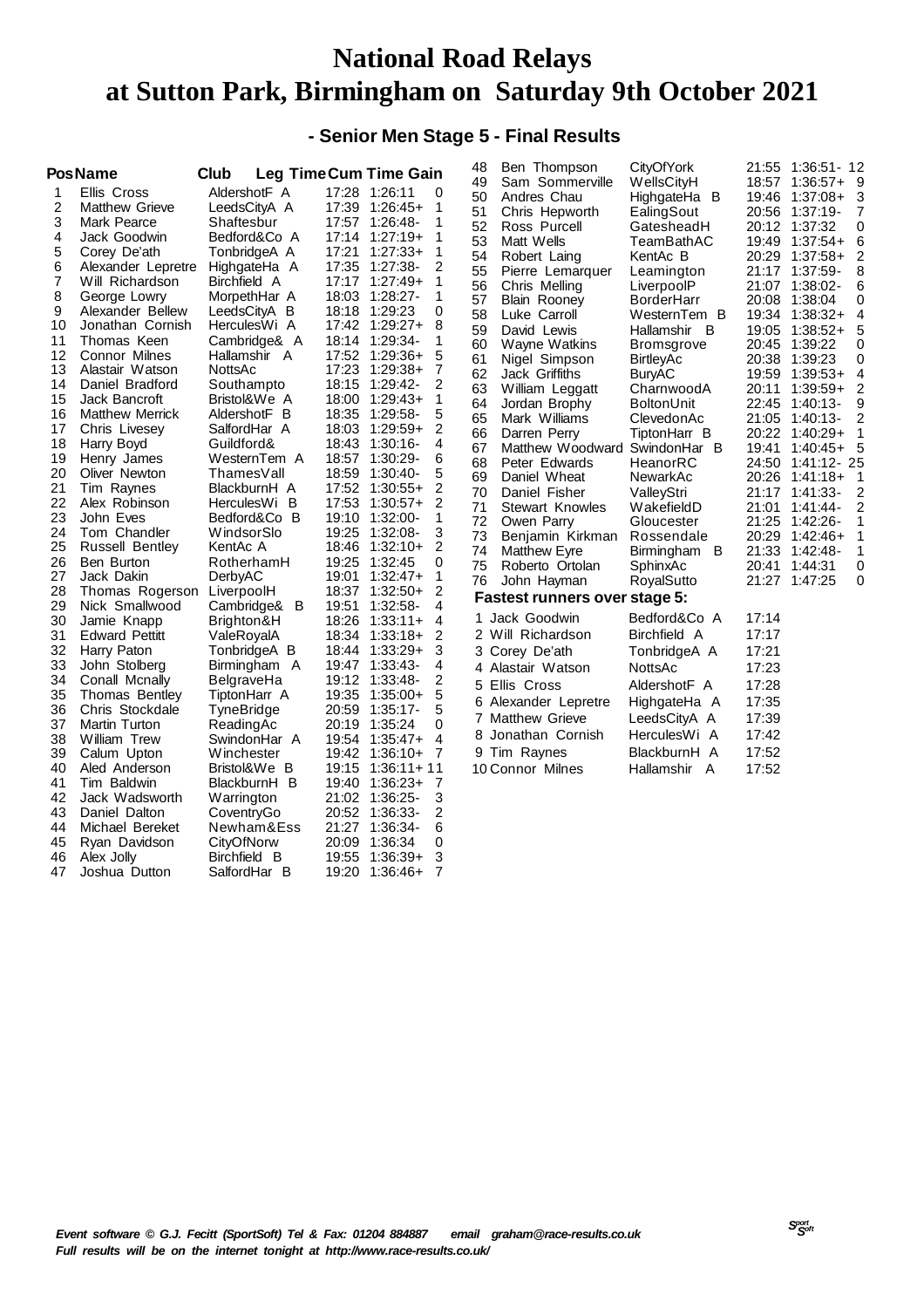#### **- Senior Men Stage 6 - Final Results**

|    | <b>PosName</b>        | Club         | <b>Leg TimeCum Time Gain</b> |                | 44                   | Tom Greaves                   | Warrington        | 19:46 | 1:56:11-       | 2                        |
|----|-----------------------|--------------|------------------------------|----------------|----------------------|-------------------------------|-------------------|-------|----------------|--------------------------|
|    | Jack Rowe             | AldershotF A | 16:33 1:42:44                | 0              | 45                   | J Taylorcaldwell              | EalingSout        |       | 18:57 1:56:16+ | - 6                      |
| 2  | Richard Allen         | LeedsCityA A | 17:02 1:43:47                | 0              | 46                   | Jon James                     | WellsCityH        |       | 19:26 1:56:23+ | 3                        |
| 3  | Kieran Clements       | Shaftesbur   | 17:18 1:44:06                |                | 47<br>0              | Bruno Lima                    | SalfordHar B      |       | 20:02 1:56:48  | 0                        |
| 4  | Omar Ahmed            | Birchfield A | 16:47 1:44:36+               | 3              | 48                   | Dominic Priest                | Leamington        |       | 18:56 1:56:55+ | -7                       |
| 5  | Kieran Reilly         | TonbridgeA A | 17:25<br>1:44:58             |                | 49<br>0              | Steven Asquith                | CityOfYork        | 20:08 | 1:56:59-       |                          |
| 6  | Benjamin Alcock       | Bedford&Co A | 18:12 1:45:31-               |                | 50<br>$\overline{2}$ | Wayne Bell                    | Newham&Ess        | 20:40 | $1:57:14-$     | 6                        |
| 7  | Alexander Brown       | MorpethHar A | 17:29<br>1:45:56+            | 1              | 51                   | Jonathan Laybourn             | HighgateHa B      |       | 20:09 1:57:17- | 1                        |
| 8  | Sean Renfer           | HighgateHa A | 18:41<br>$1:46:19-$          |                | 52<br>2              | Mark Hall                     | KentAc B          | 20:05 | 1:58:03+       | 2                        |
| 9  | Kurt Taylor           | Bristol&We A | 17:51<br>$1:47:34+$          | 6              | 53                   | Ben Kelly                     | Hallamshir B      | 19:33 | $1:58:25+$     | 6                        |
| 10 | Oliver Carrington     | HerculesWi A | 18:21<br>1:47:48             | 0              | 54                   | Chris Djiala                  | Birchfield B      | 21:51 | 1:58:30-       | 8                        |
| 11 | Mohamed Abshir        | LeedsCityA B | 18:30<br>1:47:53-            |                | 55<br>2              | Kevin Connolly                | GatesheadH        | 21:00 | 1:58:32-       | 3                        |
| 12 | Gary Priestley        | SalfordHar A | 18:00<br>$1:47:59+$          | 5              | 56                   | William New                   | WesternTem B      | 20:06 | $1:58:38+$     | 2                        |
| 13 | Euan Brown            | Hallamshir A | 18:29<br>1:48:05-            | 1              | 57                   | Stephen Rose                  | TeamBathAC        |       | 21:22 1:59:16- | 4                        |
| 14 | lan Williamson        | Cambridge& A | 18:33<br>1:48:07-            |                | 58<br>3              | Peter Ball                    | <b>Bromsgrove</b> | 20:04 | 1:59:26+       | 2                        |
| 15 | Rian Mccawley         | AldershotF B | 18:13<br>$1:48:11+$          | 1              | 59                   | Thomas Harkin                 | LiverpoolP        | 21:47 | 1:59:49-       | 3                        |
| 16 | Sam Costley           | Southampto   | 18:31<br>1:48:13-            |                | 60<br>$\overline{2}$ | Tom Holden                    | TiptonHarr B      | 19:28 | $1:59:57+$     | 6                        |
| 17 | Nick Mccormick        | BlackburnH A | 17:50<br>$1:48:45+$          | 4              | 61                   | Joseph Leggatt                | CharnwoodA        | 20:00 | 1:59:59+       | 2                        |
| 18 | Michael Cameron       | ThamesVall   | 18:07 1:48:47+               | $\overline{2}$ | 62                   | John Mason                    | <b>BorderHarr</b> |       | 22:34 2:00:38- | 5                        |
| 19 | Reece Ashfield        | WesternTem A | 18:46<br>1:49:15             | 0              | 63                   | Luke Murray                   | ClevedonAc        |       | 20:35 2:00:48+ | 2                        |
| 20 | Matthew Williams      | NottsAc      | 19:58<br>1:49:36-            |                | 64<br>7              | Craig Downs                   | <b>BirtleyAc</b>  |       | 21:30 2:00:53- |                          |
| 21 | Henry Silverstein     | HerculesWi B | 18:55<br>$1:49:52+$          | 1              | 65                   | Omer Homer                    | SwindonHar B      |       | 20:19 2:01:04+ | 2                        |
| 22 | James Harvey          | Guildford&   | 19:53<br>1:50:09-            |                | 66<br>4              | Jonathan Young                | ValleyStri        |       | 19:35 2:01:08+ | 4                        |
| 23 | Jamie Seddon          | Bedford&Co B | 18:42<br>1:50:42             | $\Omega$       | 67                   | <b>Byron Edwards</b>          | <b>BuryAC</b>     |       | 21:39 2:01:32- | 5                        |
| 24 | Simon Millett         | WindsorSlo   | 19:03 1:51:11                | $\Omega$       | 68                   | Tom Marshall                  | NewarkAc          |       | 20:19 2:01:37+ | 1                        |
| 25 | Daniel Pettitt        | KentAc A     | 19:09 1:51:19                | 0              | 69                   | Christopher Ward              | WakefieldD        |       | 21:53 2:03:37+ | 2                        |
| 26 | Michael Ellis         | TonbridgeA B | 18:34<br>$1:52:03+$          | 6              | 70                   | David Brewis                  | SphinxAc          |       | 19:17 2:03:48+ | 5                        |
| 27 | O Parmenter           | Cambridge& B | $1:52:11+$<br>19:13          | $\overline{2}$ | 71                   | Andrew Grenfell               | Rossendale        | 21:04 | $2:03:50+$     | 2                        |
| 28 | Chris Pickering       | Birmingham A | $1:52:18+$<br>18:35          | 5              | 72                   | David Chrystal                | <b>BoltonUnit</b> | 24:21 | $2:04:34-$     | 8                        |
| 29 | <b>Howard Bristow</b> | Brighton&H   | 19:09<br>$1:52:20+$          | 1              | 73                   | Dave Gresswell                | Gloucester        |       | 22:25 2:04:51- | 1                        |
| 30 | Arne Dumez            | BelgraveHa   | 18:52 1:52:40+               | $\overline{a}$ | 74                   | Steven Julian                 | HeanorRC          |       | 23:47 2:04:59- | 6                        |
| 31 | Joshua Wragg          | RotherhamH   | 20:06 1:52:51-               |                | 75<br>5              | Dylan Orourke                 | RoyalSutto        |       | 22:50 2:10:15+ | $\overline{\phantom{1}}$ |
| 32 | Alexander Doyle       | ValeRoyalA   | 19:56<br>$1:53:14-$          |                | 1                    | Fastest runners over stage 6: |                   |       |                |                          |
| 33 | Hamza Ali             | LiverpoolH   | 20:40 1:53:30-               |                | 5<br>1.              | Jack Rowe                     | AldershotF A      | 16:33 |                |                          |
| 34 | George Kirkman        | DerbyAC      | 21:13<br>1:54:00-            |                | 7                    | 2 Omar Ahmed                  | Birchfield A      | 16:47 |                |                          |
| 35 | William Boutwood      | Winchester   | 18:24<br>$1:54:34+$          |                | 4                    | 3 Richard Allen               |                   | 17:02 |                |                          |
| 36 | Adam Stokes           | Bristol&We B | 18:37 1:54:48+               |                | 4                    |                               | LeedsCityA A      |       |                |                          |
| 37 | Isaac Mcadam          | SwindonHar A | 19:16 1:55:03+               | 1              |                      | 4 Kieran Clements             | Shaftesbur        | 17:18 |                |                          |
| 38 | Tom Bains             | TiptonHarr A | 20:12 1:55:12-               |                | 3                    | 5 Kieran Reilly               | TonbridgeA A      | 17:25 |                |                          |
| 39 | David Lewis           | ReadingAc    | 19:49 1:55:13-               |                | 2                    | 6 Alexander Brown             | MorpethHar A      | 17:29 |                |                          |
| 40 | Will Simm             | CityOfNorw   | 18:45 1:55:19+               | 5              |                      | 7 Nick Mccormick              | BlackburnH A      | 17:50 |                |                          |
| 41 | Joshua Holgate        | BlackburnH B | 1:55:32<br>19:09             | 0              |                      | 8 Kurt Taylor                 | Bristol&We A      | 17:51 |                |                          |
| 42 | Sparrow Morley        | TyneBridge   | 20:28<br>1:55:45-            | 6              |                      | 9 Gary Priestley              | SalfordHar A      | 18:00 |                |                          |
| 43 | Alistair Smith        | CoventryGo   | 19:28<br>1:56:01             |                | 0                    | 10 Michael Cameron            | ThamesVall        | 18:07 |                |                          |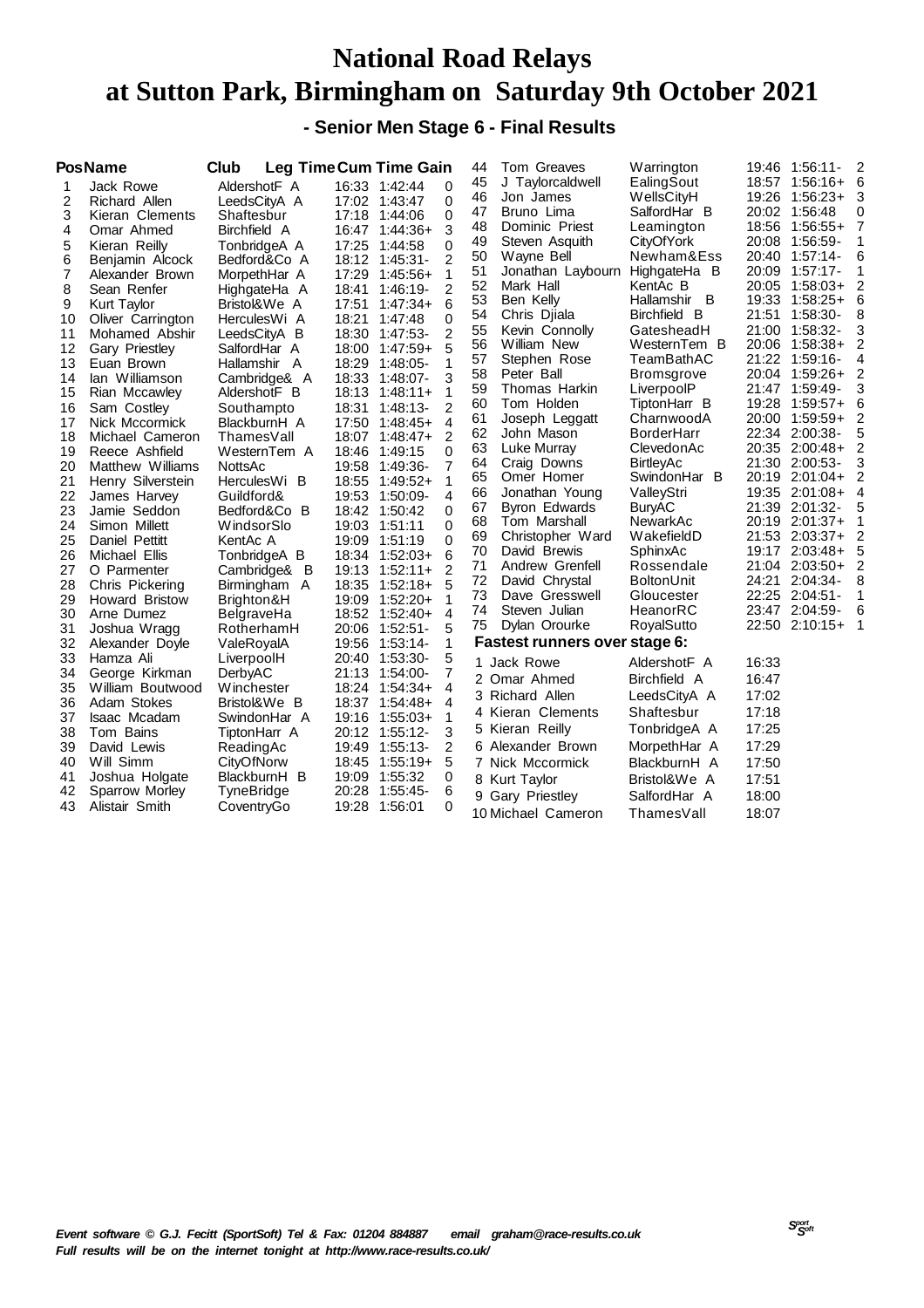#### **Senior Men — Team Results — Final (nn) is team position after the appropriate stage.**

| 1  | Aldershot Farnham & District                            |            |                              |        | ʻA'                           | 1:42:44    |                |    | 14 | <b>Cambridge &amp; Coleridge Ac</b>     |      |                              |                | ʻA'                                | 1:48:07 |                              |
|----|---------------------------------------------------------|------------|------------------------------|--------|-------------------------------|------------|----------------|----|----|-----------------------------------------|------|------------------------------|----------------|------------------------------------|---------|------------------------------|
| 1  | Joshua Grace                                            | (8)        | 17:09                        | 2      | Ricky Harvie                  | (2)        | 17:17          |    |    | 1 Jack Gray                             | (7)  | 17:09                        | $\overline{2}$ | Alexander Mellov                   | (9)     | 17:51                        |
| 3  | Ben Bradley                                             | (1)        | 17:14                        | 4      | Adam Clarke                   | (1)        | 17:03          |    |    | 3 Escalantephillips                     | (8)  | 17:44                        | 4              | Oliver Newman                      |         | $(10)$ 18:36                 |
|    | 5 Ellis Cross                                           | (1)        | 17:28                        | 6      | Jack Rowe                     | (1)        | 16:33          |    |    | 5 Thomas Keen                           |      | $(11)$ 18:14                 | 6              | lan Williamson                     |         | $(14)$ 18:33                 |
|    | <b>Leeds City AC</b><br>2                               |            |                              |        | ʻA'                           | 1:43:47    |                |    | 15 | Aldershot Farnham & District            |      |                              |                | 'В'                                | 1:48:11 |                              |
|    | 1 David Mullarkey                                       | (6)        | 17:09                        | 2      | Gordon Benson                 | (4)        | 17:21          |    |    | 1 Alex Pointon                          |      | $(18)$ 17:29                 | 2              | Will Barnicoat                     | (6)     | 17:17                        |
|    | 3 John Beattie                                          | (5)        | 17:50                        | 4      | <b>Emile Cairess</b>          | (3)        | 16:46          |    |    | 3 Luke Prior                            | (7)  | 17:49                        | 4              | Woody Jerome                       |         | $(11)$ 18:48                 |
|    | 5 Matthew Grieve                                        | (2)        | 17:39                        | 6      | <b>Richard Allen</b>          | (2)        | 17:02          |    |    | 5 Matthew Merrick                       |      | $(16)$ 18:35                 | 6              | Rian Mccawley                      |         | $(15)$ 18:13                 |
|    | <b>Shaftesbury Barnet Harriers</b><br>3                 |            |                              |        |                               | 1:44:06    |                |    |    |                                         |      |                              |                |                                    |         |                              |
|    |                                                         |            |                              |        |                               |            |                |    | 16 | Southampton AC                          |      |                              |                |                                    | 1:48:13 |                              |
| 3  | 1 Jeremy Dempsey<br>Dylan Evans                         | (9)<br>(2) | 17:10<br>17:18               | 2<br>4 | Jake Shelley<br>Liam Dee      | (1)<br>(2) | 17:14<br>17:09 |    |    | 1 Jacob O'hara                          |      | $(43)$ 18:19                 | 2              | Peter Hart                         |         | $(32)$ 18:02                 |
|    | 5 Mark Pearce                                           | (3)        | 17:57                        | 6      | Kieran Clements               | (3)        | 17:18          |    |    | 3 Alexander Teuten<br>5 Daniel Bradford |      | $(22)$ 17:46<br>$(14)$ 18:15 | 4<br>6         | Zakariya Mahamed<br>Sam Costley    |         | $(12)$ 17:20<br>$(16)$ 18:31 |
|    |                                                         |            |                              |        |                               |            |                |    |    |                                         |      |                              |                |                                    |         |                              |
|    | <b>Birchfield Harriers</b><br>4                         |            |                              |        | ʻA'                           | 1:44:36    |                |    | 17 | <b>Blackburn Harriers &amp; Ac</b>      |      |                              |                | ʻA'                                | 1:48:45 |                              |
|    | 1 Shaun Evans                                           |            | $(19)$ 17:33                 | 2      | Alex Tovey                    |            | $(20)$ 18:01   |    |    | 1 Mark Magee                            |      | $(51)$ 18:36                 | 2              | Robert Warner                      |         | $(39)$ 18:07                 |
|    | 3 Ed Banks                                              |            | $(16)$ 18:00                 | 4      | Kadar Omar                    | (8)        | 16:58          |    |    | 3 L Fairclough                          |      | $(36)$ 18:42                 | 4              | Ben Fish                           |         | $(23)$ 17:38                 |
|    | 5 Will Richardson                                       | (7)        | 17:17                        | 6      | Omar Ahmed                    | (4)        | 16:47          |    |    | 5 Tim Raynes                            |      | $(21)$ 17:52                 | 6              | Nick Mccormick                     |         | $(17)$ 17:50                 |
|    | <b>Tonbridge Ac</b><br>5                                |            |                              |        | 'Α'                           | 1:44:58    |                |    | 18 | <b>Thames Valley Harriers</b>           |      |                              |                |                                    | 1:48:47 |                              |
|    | 1 James Kingston                                        |            | $(12)$ 17:15                 | 2      | Alasdair Kinloch              | (8)        | 17:38          |    |    | 1 Paulos Surafel                        | (4)  | 17:07                        | 2              | Niki Faulkner                      |         | $(25)$ 18:44                 |
|    | 3 Alex Howard                                           | (6)        | 17:40                        | 4      | Jamie Goodge                  | (6)        | 17:39          |    |    | 3 Christopher Thomas (21) 18:13         |      |                              | 4              | Oliver Barbaresi                   |         | $(15)$ 17:37                 |
|    | 5 Corey De'ath                                          | (5)        | 17:21                        | 6      | Kieran Reilly                 | (5)        | 17:25          |    |    | 5 Oliver Newton                         |      | $(20)$ 18:59                 | 6              | Michael Cameron                    |         | $(18)$ 18:07                 |
|    |                                                         |            |                              |        | ʻA'                           | 1:45:31    |                |    |    |                                         |      |                              |                |                                    |         |                              |
|    | <b>Bedford &amp; County Ac</b><br>6<br>1 Jonathan Janes |            | $(23)$ 17:36                 | 2      | Daniel Jarvis                 | (3)        | 16:53          |    | 19 | <b>Western Tempo</b>                    |      |                              |                | 'А'                                | 1:49:15 |                              |
| 3  | Matthew Bray                                            | (4)        | 17:48                        | 4      | Matthew Bergin                | (5)        | 17:48          |    |    | 1 Dom James                             |      | $(16)$ 17:24                 | 2<br>4         | Charlie Jones<br><b>Ben Price</b>  |         | $(19)$ 18:06                 |
|    | 5 Jack Goodwin                                          | (4)        | 17:14                        | 6      | Benjamin Alcock               | (6)        | 18:12          | 5  |    | 3 Philip Wylie<br>Henry James           | (19) | $(15)$ 17:59<br>18:57        | 6              | Reece Ashfield                     |         | $(13)$ 18:03<br>$(19)$ 18:46 |
|    |                                                         |            |                              |        |                               |            |                |    |    |                                         |      |                              |                |                                    |         |                              |
|    | <b>Morpeth Harriers &amp; Ac</b><br>7                   |            |                              |        | 'А'                           | 1:45:56    |                |    | 20 | <b>Notts Ac</b>                         |      |                              |                |                                    | 1:49:36 |                              |
|    | 1 Cameronross Boyek(20) 17:35                           |            |                              | 2      | Joe Armstrong                 |            | $(16)$ 17:51   |    |    | 1 Cameron Smith                         |      | $(26)$ 17:45                 | 2              | Freddie Hessian                    |         | $(13)$ 17:32                 |
|    | 3 George Rudman<br>5 George Lowry                       | (9)<br>(8) | 17:37<br>18:03               | 4<br>6 | Finn Brodie                   | (7)        | 17:21          |    |    | 3 Chris Mcgurk                          |      | $(19)$ 18:36                 | 4              | Patrick Townsend                   |         | $(20)$ 18:22                 |
|    |                                                         |            |                              |        | Alexander Brown               | (7)        | 17:29          |    |    | 5 Alastair Watson                       |      | $(13)$ 17:23                 | 6              | Matthew Williams                   |         | $(20)$ 19:58                 |
|    | <b>Highgate Harriers</b><br>8                           |            |                              |        | 'А'                           | 1:46:19    |                | 21 |    | <b>Hercules Wimbledon Ac</b>            |      |                              |                | 'В'                                | 1:49:52 |                              |
|    | 1 Seyedtaha Ghafari (10) 17:10                          |            |                              | 2      | Jacob Allen                   | (5)        | 17:23          |    |    | 1 Frederick Slemeck                     |      | $(28)$ 17:53                 | 2              | Jackson Creegan                    |         | $(36)$ 18:46                 |
|    | 3 Robel Bahelbi                                         | (3)        | 17:43                        | 4      | Peter Chambers                | (4)        | 17:47          |    |    | 3 Joe Croft                             |      | $(32)$ 18:27                 | 4              | Andrew Penney                      |         | $(24)$ 17:58                 |
|    | 5 Alexander Lepretre (6)                                |            | 17:35                        | 6      | Sean Renfer                   | (8)        | 18:41          |    |    | 5 Alex Robinson                         |      | $(22)$ 17:53                 | 6              | Henry Silverstein                  |         | $(21)$ 18:55                 |
| 9  | <b>Bristol &amp; West Ac</b>                            |            |                              |        | ʻA'                           | 1:47:34    |                |    | 22 | <b>Guildford &amp; Godalming Ac</b>     |      |                              |                |                                    | 1:50:09 |                              |
|    | 1 Jack Millar                                           |            | $(15)$ 17:21                 | 2      | Josh Moody                    |            | $(12)$ 17:54   |    |    | 1 John Sanderson                        |      | $(17)$ 17:27                 | $\overline{2}$ | James Share                        |         | $(24)$ 18:24                 |
|    | 3 Felix Mcgrath                                         |            | $(10)$ 17:54                 | 4      | Benedict Westhenry (16) 18:34 |            |                |    |    | 3 Andrew Coleymaud (11) 17:19           |      |                              | 4              | Daniel Wallis                      |         | $(14)$ 18:23                 |
|    | 5 Jack Bancroft                                         |            | $(15)$ 18:00                 | 6      | Kurt Taylor                   |            | $(9)$ 17:51    |    |    | 5 Harry Boyd                            |      | $(18)$ 18:43                 | 6              | James Harvey                       |         | $(22)$ 19:53                 |
|    | <b>Hercules Wimbledon Ac</b><br>10                      |            |                              |        | 'А'                           | 1:47:48    |                |    | 23 | <b>Bedford &amp; County Ac</b>          |      |                              |                | 'В'                                | 1:50:42 |                              |
|    | 1 Edward Mallett                                        |            | $(29)$ 17:54                 | 2      | Tom Jervis                    |            | $(18)$ 17:34   |    |    | 1 Harry Brodie                          |      | $(31)$ 18:00                 | 2              | Alexander Alston                   |         | $(31)$ 18:20                 |
|    | 3 Charlie Eastaugh                                      |            | $(14)$ 17:56                 | 4      | George Mallett                |            | $(18)$ 18:21   |    |    | 3 James Minter                          |      | $(26)$ 18:11                 | 4              | Jake Richardson                    |         | $(22)$ 18:19                 |
|    | 5 Jonathan Cornish                                      |            | $(10)$ 17:42                 | 6      | Oliver Carrington             |            | $(10)$ 18:21   |    |    | 5 John Eves                             |      | $(23)$ 19:10                 | 6              | Jamie Seddon                       |         | $(23)$ 18:42                 |
| 11 | <b>Leeds City AC</b>                                    |            |                              |        | 'В'                           | 1:47:53    |                |    | 24 | Windsor Slough Eton & Hounslow          |      |                              |                |                                    | 1:51:11 |                              |
|    | 1 Linton Taylor                                         | (3)        | 17:05                        | 2      | Andrew Smith                  | (7)        | 17:43          | 1  |    | <b>Blake Moore</b>                      | (5)  | 17:08                        | 2              | Daniel Brookling                   |         | $(10)$ 18:05                 |
| 3  | Joshua Dickinson                                        | (12)       | 18:25                        | 4      | J Woodcockshaw                |            | $(9)$ 17:52    |    |    | 3 Aaron Hoyle                           |      | $(20)$ 18:42                 | 4              | Liam Stone                         |         | $(21)$ 18:48                 |
|    | 5 Alexander Bellew                                      | (9)        | 18:18                        | 6      | Mohamed Abshir                |            | $(11)$ 18:30   |    |    | 5 Tom Chandler                          |      | $(24)$ 19:25                 | 6              | <b>Simon Millett</b>               |         | $(24)$ 19:03                 |
|    | <b>Salford Harriers &amp; Ac</b>                        |            |                              |        | ʻA'                           | 1:47:59    |                |    |    |                                         |      |                              |                |                                    |         |                              |
| 12 | 1 C Richards                                            |            | $(24)$ 17:37                 | 2      | Marc Brown                    |            | $(15)$ 17:46   |    | 25 | <b>Kent Ac</b>                          |      |                              |                | ʻA'                                | 1:51:19 |                              |
|    | 3 Sam Hopkins                                           |            | $(17)$ 18:22                 | 4      | Karl Darcy                    |            | $(19)$ 18:11   |    |    | 1 Ben Harding                           |      | $(48)$ 18:28                 | 2              | Sean Fitzpatrick                   |         | $(40)$ 18:18                 |
|    | 5 Chris Livesey                                         |            | $(17)$ 18:03                 | 6      | Gary Priestley                |            | $(12)$ 18:00   |    |    | 3 C Busaileh<br>5 Russell Bentley       |      | $(33)$ 18:30<br>$(25)$ 18:46 | 4<br>6         | Owen Hind<br><b>Daniel Pettitt</b> |         | $(27)$ 18:08<br>$(25)$ 19:09 |
|    |                                                         |            |                              |        |                               |            |                |    |    |                                         |      |                              |                |                                    |         |                              |
| 13 | <b>Hallamshire Harriers Sheffield</b>                   |            |                              |        | ʻA'                           | 1:48:05    |                |    | 26 | <b>Tonbridge Ac</b>                     |      |                              |                | 'В'                                | 1:52:03 |                              |
|    | 1 Cameron Bell                                          |            | $(25)$ 17:44                 | 2      | Jamie Hall                    |            | $(14)$ 17:36   |    |    | 1 Benjamin Murphy                       |      | $(33)$ 18:02                 | 2              | Stephen Strange                    |         | $(30)$ 18:14                 |
| 3  | Leo Cossham<br>5 Connor Milnes                          |            | $(18)$ 18:27<br>$(12)$ 17:52 | 4<br>6 | James Mccrae<br>Euan Brown    |            | $(17)$ 17:57   |    |    | 3 Matthew Dubery                        |      | $(34)$ 19:02                 | 4              | Matthew Taylor                     |         | $(35)$ 19:27                 |
|    |                                                         |            |                              |        |                               |            | $(13)$ 18:29   |    |    | 5 Harry Paton                           |      | $(32)$ 18:44                 | 6              | <b>Michael Ellis</b>               |         | $(26)$ 18:34                 |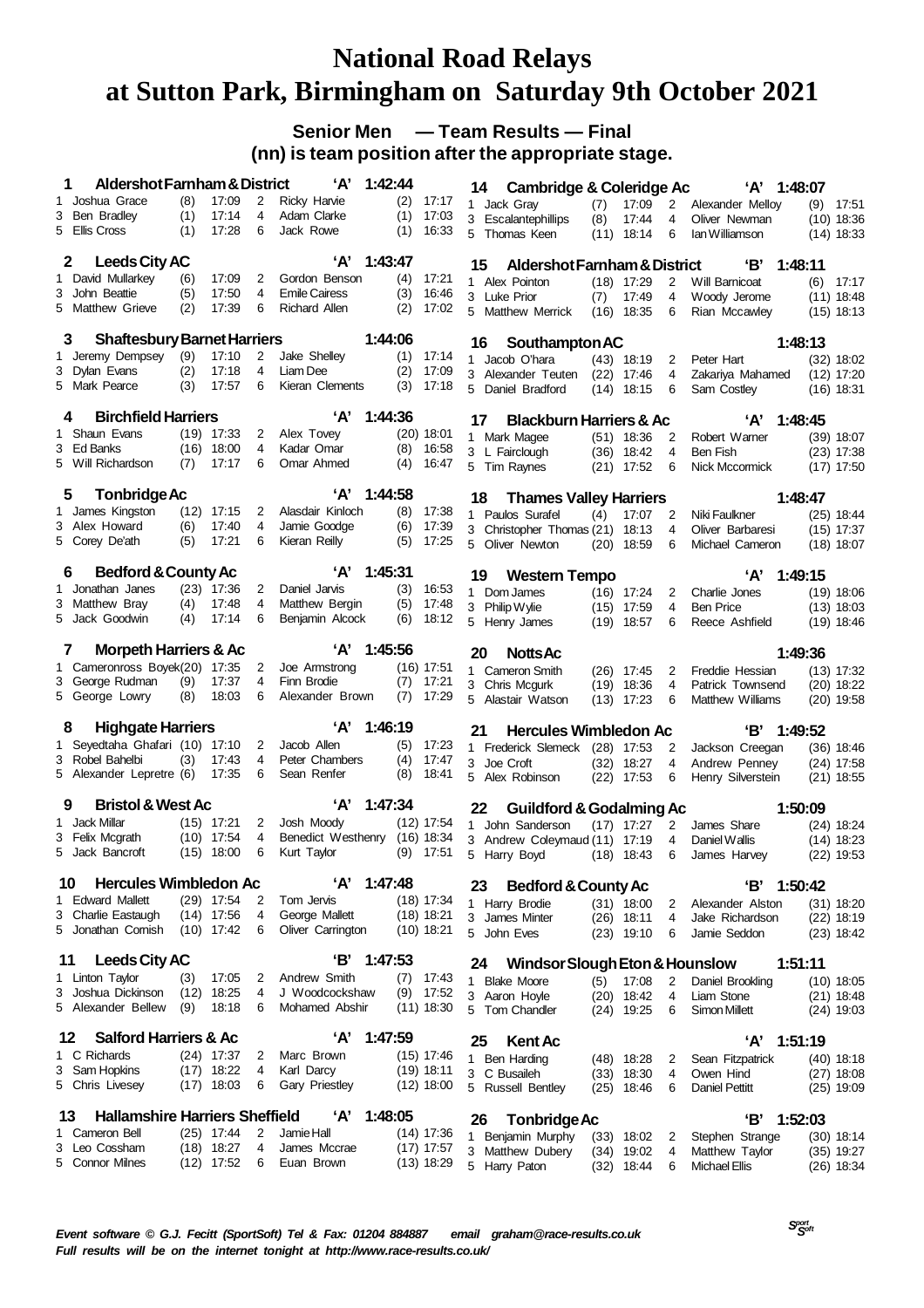| 27 | <b>Cambridge &amp; Coleridge Ac</b>       |      |                              |        | 'В'<br>1:52:11                             |         |                              | 41      | <b>Blackburn Harriers &amp; Ac</b>                       |      |                              |                | 'В'                               | 1:55:32 |                              |
|----|-------------------------------------------|------|------------------------------|--------|--------------------------------------------|---------|------------------------------|---------|----------------------------------------------------------|------|------------------------------|----------------|-----------------------------------|---------|------------------------------|
|    | 1 James Dunce                             |      | $(36)$ 18:07                 | 2      | Nicolas Harhalakis                         |         | $(27)$ 17:58                 |         | 1 M Ramsden                                              |      | $(22)$ 17:35                 | 2              | Stephen Walter                    |         | (46) 19:40                   |
|    | 3 William Newcombe                        | (27) | 18:28                        | 4      | Michael Bartram                            |         | $(25)$ 18:34                 |         | 3 Ben Makin                                              |      | (46) 19:25                   | 4              | Ryan Bradshaw                     |         | $(48)$ 20:03                 |
|    | 5 Nick Smallwood                          |      | $(29)$ 19:51                 | 6      | O Parmenter                                |         | $(27)$ 19:13                 |         | 5 Tim Baldwin                                            |      | $(41)$ 19:40                 | 6              | Joshua Holgate                    |         | (41) 19:09                   |
| 28 |                                           |      |                              |        | Birmingham Running Athletics & 'A' 1:52:18 |         |                              | 42      | <b>Tyne Bridge Harriers</b>                              |      |                              |                |                                   | 1:55:45 |                              |
|    | 1 Daniel Robinson                         |      | $(52)$ 18:37                 | 2      | Henry Brocklehurst                         |         | $(33)$ 17:49                 |         | 1 Tom Charlton                                           |      | $(39)$ 18:11                 | 2              | Carl Smith                        |         | $(21)$ 17:31                 |
|    | 3 Adam Peacock                            | (25) | 17:58                        | 4      | Daniel Shepherd                            |         | $(29)$ 19:32                 |         | 3 Ryan Holt                                              |      | (28) 18:52                   | 4              | Jake Dorman                       |         | $(31)$ 19:44                 |
|    | 5 John Stolberg                           |      | $(33)$ 19:47                 | 6      | Chris Pickering                            |         | $(28)$ 18:35                 |         | 5 Chris Stockdale                                        |      | $(36)$ 20:59                 | 6              | Sparrow Morley                    |         | $(42)$ 20:28                 |
| 29 |                                           |      |                              |        |                                            | 1:52:20 |                              |         |                                                          |      |                              |                |                                   |         |                              |
|    | Brighton & Hove Ac<br>1 Tomer Tarragano   |      | $(59)$ 18:48                 | 2      | William Cork                               |         | $(41)$ 18:04                 | 43      | <b>Coventry Godiva Harriers</b>                          |      |                              |                |                                   | 1:56:01 |                              |
|    | 3 James Tumer                             |      | $(40)$ 18:55                 | 4      | Oliver Hamson                              |         | $(34)$ 18:58                 |         | 1 Oliver Paulin<br>3 M Mohamed                           |      | $(46)$ 18:27                 | 2<br>4         | Scott Hudspith                    |         | $(49)$ 19:05                 |
|    | 5 Jamie Knapp                             |      | $(30)$ 18:26                 | 6      | <b>Howard Bristow</b>                      |         | $(29)$ 19:09                 |         | 5 Daniel Dalton                                          |      | $(45)$ 19:00<br>$(43)$ 20:52 | 6              | Pierce Clisham<br>Alistair Smith  |         | $(41)$ 19:09<br>(43) 19:28   |
|    |                                           |      |                              |        |                                            |         |                              |         |                                                          |      |                              |                |                                   |         |                              |
| 30 | <b>Belgrave Harriers</b><br>1 Neil Wilson |      | $(58)$ 18:47                 |        | Tommy Taylor                               | 1:52:40 | $(51)$ 18:52                 | 44      | <b>Warrington A C</b>                                    |      |                              |                |                                   | 1:56:11 |                              |
|    | 3 S Gebreselassie                         |      | $(30)$ 17:24                 | 2<br>4 | Ewan Somerville                            |         | $(32)$ 19:33                 |         | 1 Cameron Field                                          | (35) | 18:05                        | 2              | Joseph Buckley                    |         | (59) 20:10                   |
|    | 5 Conall Mcnally                          |      | $(34)$ 19:12                 | 6      | Arne Dumez                                 |         | $(30)$ 18:52                 |         | 3 Chris Stanford<br>5 Jack Wadsworth                     |      | $(52)$ 18:57<br>$(42)$ 21:02 | 4<br>6         | Brandon Quinton<br>Tom Greaves    |         | $(39)$ 18:11<br>(44) 19:46   |
|    |                                           |      |                              |        |                                            |         |                              |         |                                                          |      |                              |                |                                   |         |                              |
| 31 | Rotherham Harriers & Ac                   |      |                              |        |                                            | 1:52:51 |                              | 45      | <b>Ealing Southall &amp; Middlesex Ac</b>                |      |                              |                |                                   | 1:56:16 |                              |
|    | 1 Lee Milburn                             |      | $(34)$ 18:04                 | 2      | <b>Elliott Smales</b>                      |         | $(29)$ 18:08                 |         | 1 Elias Ahmed                                            |      | $(45)$ 18:25                 | 2              | Mohamed Hashi                     |         | (38) 18:17                   |
|    | 3 Elliott Morton<br>5 Ben Burton          |      | $(23)$ 17:58<br>$(26)$ 19:25 | 4<br>6 | Gareth Sampson<br>Joshua Wragg             |         | $(26)$ 19:10<br>$(31)$ 20:06 |         | 3 Seweryn Czapka                                         | (47) | 20:04                        | 4              | Chris Mason                       |         | (44) 19:37                   |
|    |                                           |      |                              |        |                                            |         |                              |         | 5 Chris Hepworth                                         |      | $(51)$ 20:56                 | 6              | J Taylorcaldwell                  |         | $(45)$ 18:57                 |
| 32 | <b>Vale Royal Ac</b>                      |      |                              |        |                                            | 1:53:14 |                              | 46      | <b>Wells City Harriers</b>                               |      |                              |                |                                   | 1:56:23 |                              |
|    | 1 Matt Rowlinson                          | (57) | 18:45                        | 2      | <b>Andrew Miles</b>                        |         | $(44)$ 18:17                 |         | 1 Zak Hurrell                                            |      | $(66)$ 19:18                 | 2              | Matthew Lusby                     |         | $(67)$ 19:31                 |
|    | 3 Raif Serif                              | (38) | 18:40                        | 4      | Aaron Doyle                                |         | $(33)$ 19:02                 |         | 3 Daniel Mavdew                                          |      | $(61)$ 19:25                 | 4              | Dylan Dukes                       |         | $(58)$ 19:46                 |
|    | 5 Edward Pettitt                          |      | $(31)$ 18:34                 | 6      | Alexander Doyle                            |         | $(32)$ 19:56                 |         | 5 Sam Sommerville                                        |      | $(49)$ 18:57                 | 6              | Jon James                         |         | $(46)$ 19:26                 |
| 33 | <b>Liverpool Harriers &amp; Ac</b>        |      |                              |        |                                            | 1:53:30 |                              |         |                                                          |      |                              |                |                                   |         |                              |
|    | 1 Jonjo Doherty                           |      | $(41)$ 18:15                 | 2      | Sam Flaherty                               |         | $(47)$ 19:06                 | 47<br>1 | <b>Salford Harriers &amp; Ac</b><br>Joseph Bailey        |      | $(71)$ 19:46                 | 2              | 'В'<br>Joseph Moores              | 1:56:48 | (66) 18:49                   |
|    | 3 David Devine                            |      | $(29)$ 17:36                 | 4      | Ethan Dunn                                 |         | $(30)$ 19:16                 |         | 3 David Rigby                                            |      | $(54)$ 19:03                 | 4              | <b>Billy Mccartney</b>            |         | $(54)$ 19:48                 |
|    | 5 Thomas Rogerson                         |      | $(28)$ 18:37                 | 6      | Hamza Ali                                  |         | $(33)$ 20:40                 |         | 5 Joshua Dutton                                          |      | $(47)$ 19:20                 | 6              | Bruno Lima                        |         | $(47)$ 20:02                 |
| 34 | <b>Derby AC</b>                           |      |                              |        |                                            | 1:54:00 |                              |         |                                                          |      |                              |                |                                   |         |                              |
|    | 1 Hugo Milner                             | (1)  | 16:47                        | 2      | J Davies                                   |         | $(17)$ 18:40                 | 48      | <b>Leamington Cycling &amp; AC</b>                       |      |                              |                |                                   | 1:56:55 |                              |
|    | 3 James Meader                            | (31) | 19:37                        | 4      | Ben Draper                                 |         | $(28)$ 18:42                 |         | 1 Baljeev Kandola<br>3 Callum Hanlon                     |      | $(37)$ 18:08<br>(42) 17:55   | 2<br>4         | James Hunter<br>Henry Morton      |         | (62) 20:12<br>$(47)$ 20:27   |
|    | 5 Jack Dakin                              | (27) | 19:01                        | 6      | George Kirkman                             |         | $(34)$ 21:13                 |         | 5 Pierre Lemarquer                                       |      | $(55)$ 21:17                 | 6              | Dominic Priest                    |         | $(48)$ 18:56                 |
|    |                                           |      |                              |        |                                            |         |                              |         |                                                          |      |                              |                |                                   |         |                              |
| 35 | <b>Winchester &amp; District Ac</b>       |      |                              |        |                                            | 1:54:34 |                              | 49      | <b>City Of York Ac</b>                                   |      |                              |                |                                   | 1:56:59 |                              |
|    | 1 George King<br>3 Tim Smales             | (49) | $(62)$ 18:58<br>20:27        | 2<br>4 | Stuart Mccallum<br>David Mills             |         | $(34)$ 17:33<br>$(46)$ 19:30 |         | 1 Angus Mcmillan                                         |      | $(11)$ 17:14                 | 2              | Joesph O'brien                    |         | $(23)$ 18:36                 |
|    | 5 Calum Upton                             |      | $(39)$ 19:42                 | 6      | William Boutwood                           |         | $(35)$ 18:24                 |         | 3 Nicholas Dickinson<br>5 Ben Thompson                   | (35) | 19:33<br>(48) 21:55          | 4<br>6         | Tommy Shaw<br>Steven Asquith      |         | $(36)$ 19:33<br>$(49)$ 20:08 |
|    |                                           |      |                              |        |                                            |         |                              |         |                                                          |      |                              |                |                                   |         |                              |
| 36 | <b>Bristol &amp; West Ac</b>              |      |                              |        | 'В'                                        | 1:54:48 |                              | 50      | <b>Newham &amp; Essex Beagles Ac</b>                     |      |                              |                |                                   | 1:57:14 |                              |
|    | 1 Joe Connors                             |      | $(50)$ 18:35                 | 2      | Andy Salmon                                |         | $(61)$ 19:44                 |         | 1 Jacob Cann                                             |      | $(14)$ 17:19                 | $\overline{2}$ | Frank O'brien                     |         | $(45)$ 19:52                 |
|    | 3 Adam Wilson<br>5 Aled Anderson          |      | $(58)$ 19:46<br>$(40)$ 19:15 | 4<br>6 | Owain Jones<br>Adam Stokes                 |         | $(51)$ 18:51<br>$(36)$ 18:37 |         | 3 Olivier Heaslip                                        |      | $(43)$ 19:06                 | 4              | John Gordon                       |         | $(38)$ 18:50                 |
|    |                                           |      |                              |        |                                            |         |                              |         | 5 Michael Bereket                                        |      | (44) 21:27                   | 6              | Wayne Bell                        |         | $(50)$ 20:40                 |
| 37 | <b>Swindon Harriers</b>                   |      |                              |        | ʻA'                                        | 1:55:03 |                              | 51      | <b>Highgate Harriers</b>                                 |      |                              |                | 'В'                               | 1:57:17 |                              |
|    | 1 Simon Byrne                             |      | $(40)$ 18:14                 | 2      | Courtenay Chessell                         |         | $(48)$ 19:16                 | 1       | James Barber                                             |      | $(60)$ 18:50                 | 2              | Lewis Greaves                     |         | $(54)$ 19:12                 |
|    | 3 Luke Byrne<br>5 William Trew            |      | $(44)$ 18:53                 | 4      | <b>Isaac Mould</b>                         |         | $(42)$ 19:30                 |         | 3 Russell Ashford                                        |      | $(55)$ 19:40                 | 4              | Mikey Dan                         |         | $(53)$ 19:40                 |
|    |                                           |      | $(38)$ 19:54                 | 6      | <b>Isaac Mcadam</b>                        |         | $(37)$ 19:16                 |         | 5 Andres Chau                                            |      | $(50)$ 19:46                 | 6              | Jonathan Laybourn                 |         | $(51)$ 20:09                 |
| 38 | <b>Tipton Harriers</b>                    |      |                              |        | ʻA'                                        | 1:55:12 |                              | 52      | <b>Kent Ac</b>                                           |      |                              |                | 'В'                               | 1:58:03 |                              |
|    | 1 Martin Williams                         |      | $(64)$ 19:01                 | 2      | Peter Brookes                              |         | $(52)$ 18:45                 | 1       | Dame Dibaba                                              |      | $(65)$ 19:09                 | 2              | Robert Sesemann                   |         | $(56)$ 19:02                 |
|    | 3 Robert Meredith                         |      | $(48)$ 19:04                 | 4      | Jonathan Carter                            |         | $(40)$ 18:35                 |         | 3 George Russell                                         |      | $(56)$ 19:46                 | 4              | Anthony Johnson                   |         | $(56)$ 19:32                 |
|    | 5 Thomas Bentley                          |      | $(35)$ 19:35                 | 6      | Tom Bains                                  |         | $(38)$ 20:12                 |         | 5 Robert Laing                                           |      | $(54)$ 20:29                 | 6              | Mark Hall                         |         | $(52)$ 20:05                 |
| 39 | <b>Reading Ac</b>                         |      |                              |        |                                            | 1:55:13 |                              |         |                                                          |      |                              |                |                                   |         |                              |
|    | 1 Luc Jolly                               |      | $(44)$ 18:20                 | 2      | <b>Isaac Farnworth</b>                     |         | $(37)$ 18:21                 | 53      | <b>Hallamshire Harriers Sheffield</b><br>1 Matthew Craig |      | $(79)$ 21:17                 | 2              | 'В'<br>Keiron Sexton              | 1:58:25 | (75) 19:24                   |
|    | 3 James Rennie                            |      | $(37)$ 18:56                 | 4      | Mark Booth                                 |         | $(37)$ 19:28                 |         | 3 Chris Law                                              |      | $(67)$ 18:26                 | 4              | Dylan Stevens                     |         | $(64)$ 20:40                 |
|    | 5 Martin Turton                           | (37) | 20:19                        | 6      | David Lewis                                |         | $(39)$ 19:49                 |         | 5 David Lewis                                            |      | $(59)$ 19:05                 | 6              | Ben Kelly                         |         | $(53)$ 19:33                 |
| 40 | <b>City Of Norwich Ac</b>                 |      |                              |        |                                            | 1:55:19 |                              |         |                                                          |      |                              |                |                                   |         |                              |
|    | 1 Tyler Bilyard                           |      | $(61)$ 18:53                 | 2      | Gary Crush                                 |         | (60) 19:25                   | 54      | <b>Birchfield Harriers</b>                               |      |                              |                | 'В'                               | 1:58:30 |                              |
|    | 3 James Price                             |      | $(53)$ 19:09                 | 4      | Luke Alden                                 |         | $(45)$ 18:58                 | 1       | Jason Bennett<br>3 Daniel Swain                          |      | $(54)$ 18:39<br>(51) 19:04   | 2<br>4         | Dominic Smith<br>Joseph Heathcock |         | $(55)$ 19:25<br>(49) 19:36   |
|    |                                           |      |                              |        |                                            |         |                              |         |                                                          |      |                              |                |                                   |         |                              |
|    | 5 Ryan Davidson                           |      | $(45)$ 20:09                 | 6      | <b>Will Simm</b>                           |         | $(40)$ 18:45                 |         | 5 Alex Jolly                                             |      | $(46)$ 19:55                 | 6              | Chris Djiala                      |         | $(54)$ 21:51                 |

 *Soft Event software © G.J. Fecitt (SportSoft) Tel & Fax: 01204 884887 email graham@race-results.co.uk Full results will be on the internet tonight at http://www.race-results.co.uk/*